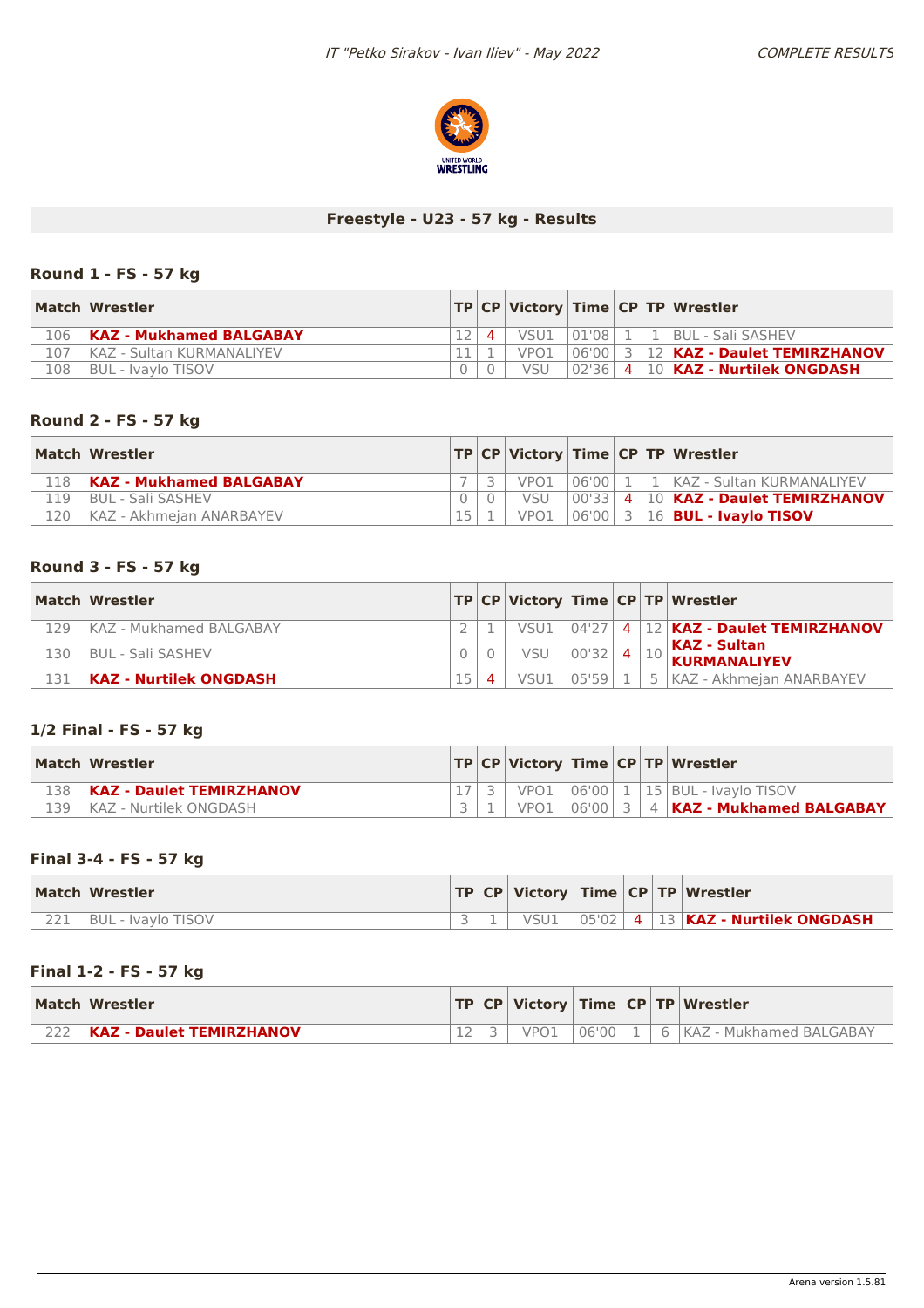

### **Freestyle - U23 - 61 kg - Results**

# **Qualif. - FS - 61 kg**

|    | Match Wrestler                   |   |            |       |  | $ TP CP $ Victory $ Time CP TP $ Wrestler |
|----|----------------------------------|---|------------|-------|--|-------------------------------------------|
|    | <b>BUL - Viktor NEYCHEV</b>      |   | <b>VFA</b> | 05'08 |  | $5 \mid 3 \mid$ BUL - Hyusein IBRAHIM     |
|    | <b>BUL</b> - Sergey BONEV        |   | VSU1       | 02'29 |  | $4$   13   TUR - Kilic FERHAT             |
| 10 | <b>KAZ - Ossimzhan DASTANBEK</b> | 8 | <b>VPO</b> | 06'00 |  | $0$ 0 KAZ - Yeldos MOMBEKOV               |

### **1/4 Final - FS - 61 kg**

|    | Match Wrestler                     |    | TP CP     | Victory          |       |                   | Time $ CP TP Wrestler$    |
|----|------------------------------------|----|-----------|------------------|-------|-------------------|---------------------------|
|    | <b>KAZ - Assylzhan YESSENGELDI</b> | 10 | $\Delta$  | <b>VSU</b>       | 00'26 |                   | 0   BUL - Hyusein IBRAHIM |
| 23 | I BUL - Viktor TISOV               |    |           | VSU1             | 03'53 | $\mathbf{\Delta}$ | 14   TUR - Duman AHMET    |
| 24 | <b>KAZ - Adilkhan ALBAIULY</b>     |    |           | VPO <sub>1</sub> | 06'00 |                   | TUR - Kilic FERHAT        |
| 25 | <b>KAZ - Ossimzhan DASTANBEK</b>   | 10 | $\Lambda$ | VSU              | 01'21 |                   | l MKD - Besir ALILI       |

### **1/2 Final - FS - 61 kg**

|    | Match Wrestler              |  |                  |           |  | TP CP Victory Time CP TP Wrestler    |
|----|-----------------------------|--|------------------|-----------|--|--------------------------------------|
| 88 | KAZ - Assylzhan YESSENGELDI |  | VPO1             | 06'00 3 1 |  | <b>7   TUR - Duman AHMET</b>         |
| 89 | KAZ - Adilkhan ALBAIULY     |  | VPO <sub>1</sub> | 06'00     |  | KAZ - Ossimzhan <br><b>DASTANBEK</b> |

# **Repechage - FS - 61 kg**

|     | Match Wrestler               | TD I | <b>CP</b> | <b>Victory</b> | <b>Time</b> | CP |    | <b>TP Wrestler</b> |
|-----|------------------------------|------|-----------|----------------|-------------|----|----|--------------------|
| 105 | <b>KAZ - Yeldos MOMBEKOV</b> | $-$  |           | VPO            | 06'00       |    | -- | MKD - Besir ALILI  |

### **Final 3-5 - FS - 61 kg**

|     | Match Wrestler                |  |                  |             |  | TP CP Victory Time CP TP Wrestler                                                               |
|-----|-------------------------------|--|------------------|-------------|--|-------------------------------------------------------------------------------------------------|
| L40 | <b>BUL - Viktor TISOV</b>     |  | VSU              | $ 01'45 $ 4 |  | $\left  \begin{smallmatrix} 10 \end{smallmatrix} \right $ KAZ - Assylzhan<br><b>YESSENGELDI</b> |
| L41 | <b>IKAZ - Yeldos MOMBEKOV</b> |  | VPO <sub>1</sub> |             |  | 106'001 3 1 8 1 KAZ - Adilkhan ALBAIULY                                                         |

### **Final 1-2 - FS - 61 kg**

|     | Match Wrestler           |  |      |       |   | $ TP CP $ Victory $ Time CP TP $ Wrestler |
|-----|--------------------------|--|------|-------|---|-------------------------------------------|
| 142 | <b>TUR - Duman AHMET</b> |  | VPO1 | 06'00 | - | KAZ - Ossimzhan DASTANBEK                 |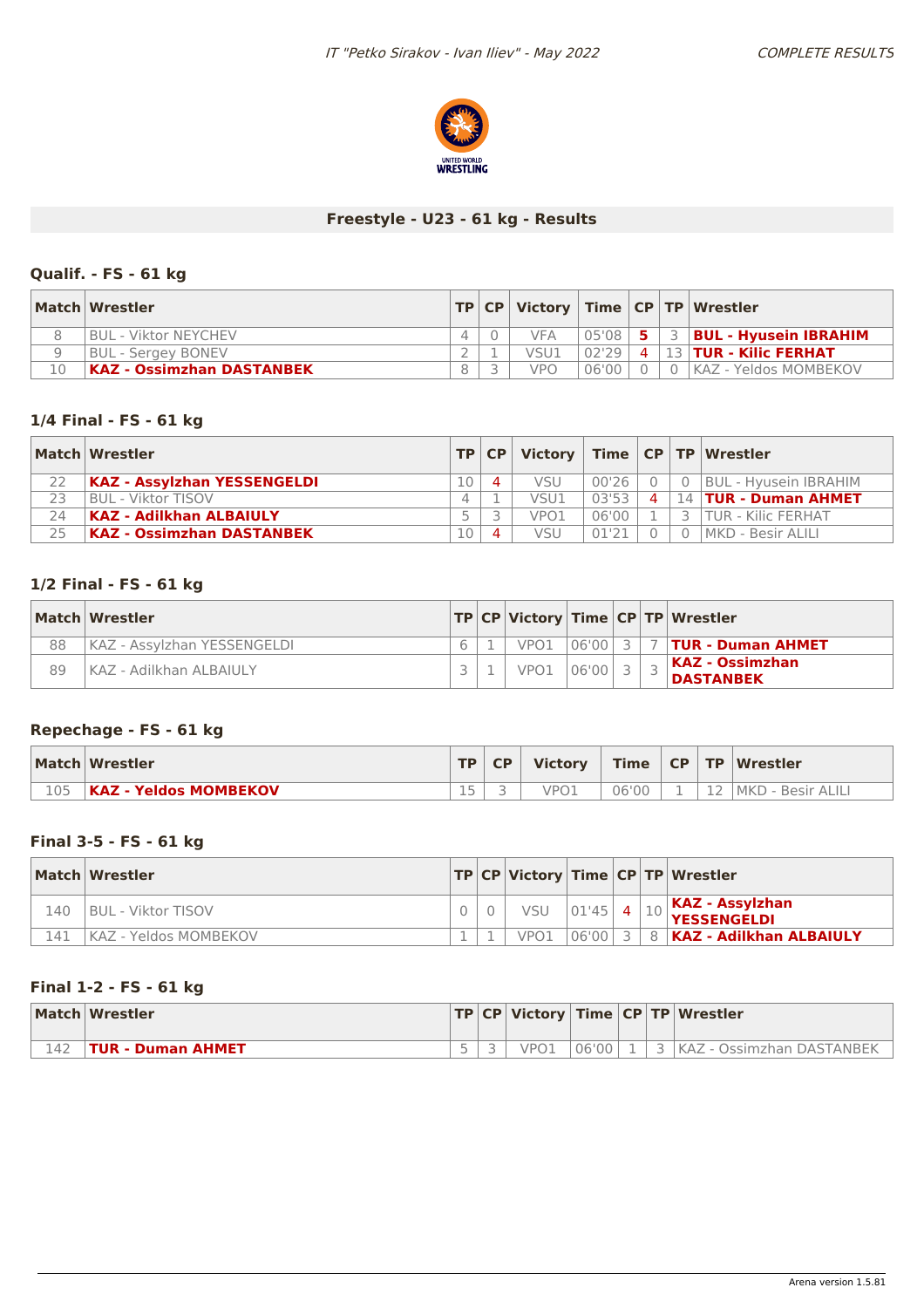

# **Freestyle - U23 - 65 kg - Results**

# **1/4 Final - FS - 65 kg**

|     | Match Wrestler                 |          |                  |            |                | $ TP CP $ Victory $ Time CP TP $ Wrestler |
|-----|--------------------------------|----------|------------------|------------|----------------|-------------------------------------------|
| 114 | <b>BUL - Ivan BADAVROV</b>     |          | VSU1             |            |                | 03'54   4   13   KAZ - Bekzat YERMEKBAY   |
| 115 | KAZ - Jassaui MUKHTARULY       |          | VPO <sub>1</sub> | 06'00      | $\overline{z}$ | <b>3   TUR - Acar CAVIT</b>               |
| 16  | MKD - Muhamed FERUKI           |          | VSU1             | $103'38 +$ |                | 4   14   KAZ - Adlan ASKAROV              |
|     | <b>KAZ - Asset BAUYRZHANOV</b> | $\Delta$ | VFA              | 02'00      |                | <b>BUL - Stilvan ILIEV</b>                |

### **1/2 Final - FS - 65 kg**

|      | Match Wrestler              |  |      |  | $ TP CP $ Victory   Time $ CP TP $ Wrestler |
|------|-----------------------------|--|------|--|---------------------------------------------|
| 178  | KAZ - Bekzat YERMEKBAY      |  | VPO1 |  | $ 06'00 $ 3   12   TUR - Acar CAVIT         |
| 179. | <b>IKAZ - Adlan ASKAROV</b> |  |      |  | 04'56   5   7   KAZ - Asset BAUYRZHANOV     |

#### **Final 3-5 - FS - 65 kg**

|     | Match Wrestler           |  | TP CP Victor     | <b>Time</b>      |   | <b>CP TP Wrestler</b>                   |
|-----|--------------------------|--|------------------|------------------|---|-----------------------------------------|
| 223 | KAZ - Jassaui MUKHTARULY |  | VPO <sub>1</sub> | 05'59            |   | <b>KAZ - Bekzat</b><br><b>YERMEKBAY</b> |
| 224 | BUL - Stilvan ILIEV      |  | <b>VFA</b>       | Not<br>specified | 5 | 0   KAZ - Adlan ASKAROV                 |

# **Final 1-2 - FS - 65 kg**

| Match Wrestler   |  | TP CP Victory | <b>Time</b>      |  | CP TP Wrestler                    |
|------------------|--|---------------|------------------|--|-----------------------------------|
| TUR - Acar CAVIT |  | VFA           | Not<br>specified |  | KAZ - Asset<br><b>BAUYRZHANOV</b> |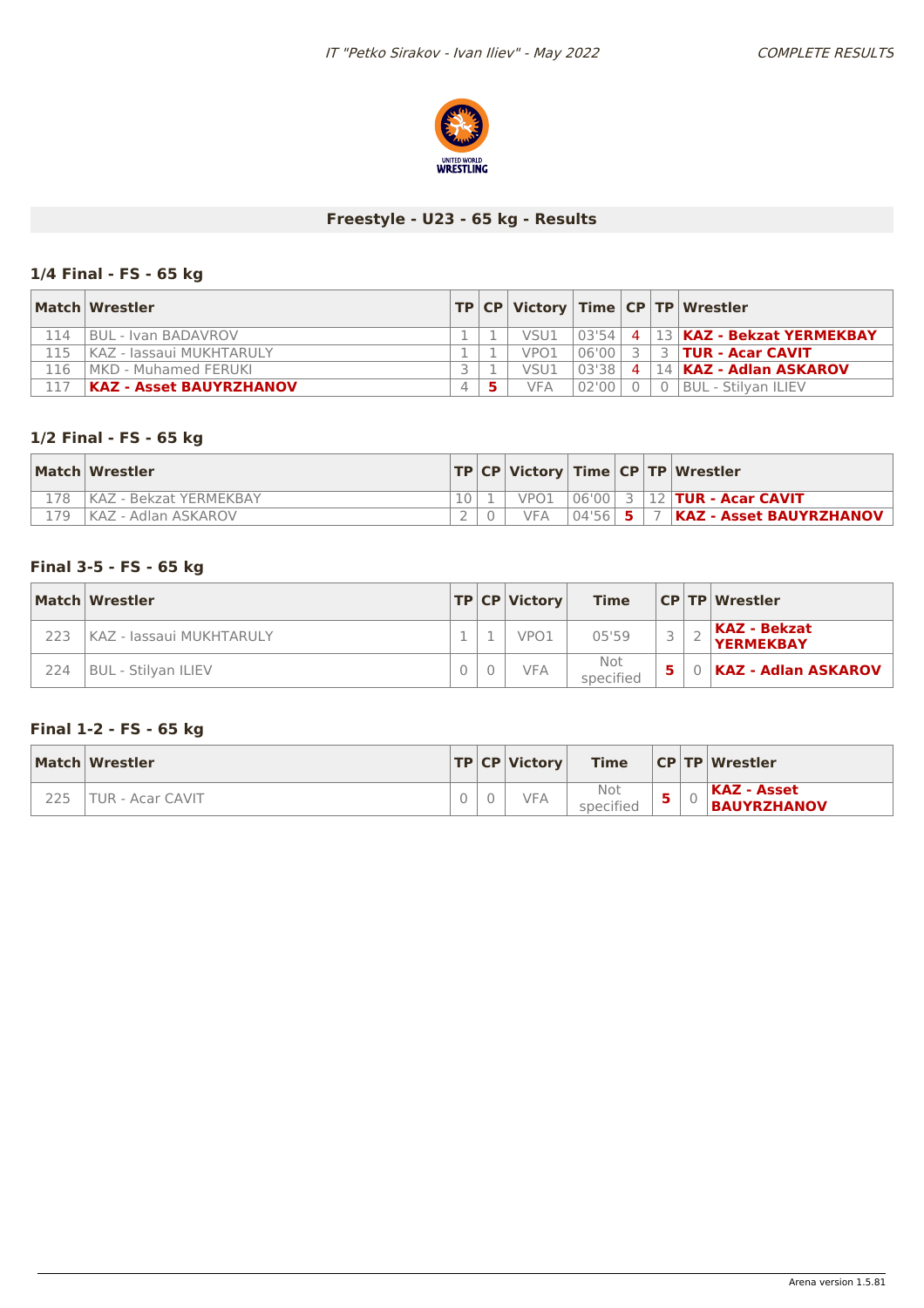

# **Freestyle - U23 - 70 kg - Results**

### **Round 1 - FS - 70 kg**

| Match Wrestler             |  |                  |         |                | TP CP Victory Time CP TP Wrestler        |
|----------------------------|--|------------------|---------|----------------|------------------------------------------|
| BUL - Borislav KOLEV       |  | VSU              |         |                | $ 01'43 $ 4 $ 10 $ KAZ - Doszhan ASSETOV |
| KAZ - Yerkebulan SHYNYKUL  |  | <b>VSU</b>       | 01'33 0 |                | KAZ - Orynbassar<br>TURGYNBAYEV          |
| <b>TUR - Akbiyik BILAL</b> |  | VPO <sub>1</sub> | 06'00 1 | 9 <sub>1</sub> | <b>BUL - Ivan STOYANOV</b>               |

### **Round 2 - FS - 70 kg**

|    | Match Wrestler               |  |            |           |     | TP CP Victory Time CP TP Wrestler      |
|----|------------------------------|--|------------|-----------|-----|----------------------------------------|
| 19 | BUL - Borislav KOLEV         |  | <b>VFA</b> | 04'02     | -51 | KAZ - Yerkebulan SHYNYKUL              |
| 20 | <b>KAZ - Doszhan ASSETOV</b> |  | <b>VSU</b> | $01'28$ 0 |     | KAZ - Orynbassar<br><b>TURGYNBAYEV</b> |
|    | <b>TUR - Bagcan HIMMET</b>   |  | VFA.       | $05'44$ 5 |     | 9   <b>TUR - Akbiyik BILAL</b>         |

### **Round 3 - FS - 70 kg**

|    | Match Wrestler               |           |                  |              |  | TP CP Victory Time CP TP Wrestler               |
|----|------------------------------|-----------|------------------|--------------|--|-------------------------------------------------|
| 34 | <b>BUL - Borislav KOLEV</b>  |           | VPO1             | $\log 100$ 3 |  | $\frac{13}{13}$ KAZ - Orynbassar<br>EURGYNBAYEV |
| 35 | <b>KAZ - Doszhan ASSETOV</b> | $\Lambda$ | VSU              | 04'36        |  | 0 KAZ - Yerkebulan SHYNYKUL                     |
| 36 | IBUL - Ivan STOYANOV         |           | VPO <sub>1</sub> |              |  | $ 06'00 $ 3   11   TUR - Bagcan HIMMET          |

### **1/2 Final - FS - 70 kg**

| Match Wrestler               |  |      |         |  | $ TP CP $ Victory $ Time CP TP $ Wrestler |
|------------------------------|--|------|---------|--|-------------------------------------------|
| <b>KAZ - Doszhan ASSETOV</b> |  | vsu  | $00'52$ |  | 0   0   TUR - Bagcan HIMMET               |
| <b>TUR - Akbiyik BILAL</b>   |  | VSU1 | 05'24   |  | KAZ - Yerkebulan SHYNYKUL                 |

### **Final 3-4 - FS - 70 kg**

| Match Wrestler    |  |  |  | TP CP Victory Time CP TP Wrestler        |
|-------------------|--|--|--|------------------------------------------|
| l - Bagcan HIMMET |  |  |  | $ 04'12 $ 4 20 KAZ - Yerkebulan SHYNYKUL |

### **Final 1-2 - FS - 70 kg**

|     | Match Wrestler               | <b>TP</b> | CP | <b>Victory</b> |       |  | Time   CP   TP   Wrestler       |
|-----|------------------------------|-----------|----|----------------|-------|--|---------------------------------|
| 144 | <b>KAZ - Doszhan ASSETOV</b> | $\sim$    |    | <b>VFA</b>     | ハつりつに |  | <b>TUR</b><br>. - Akbivik BILAL |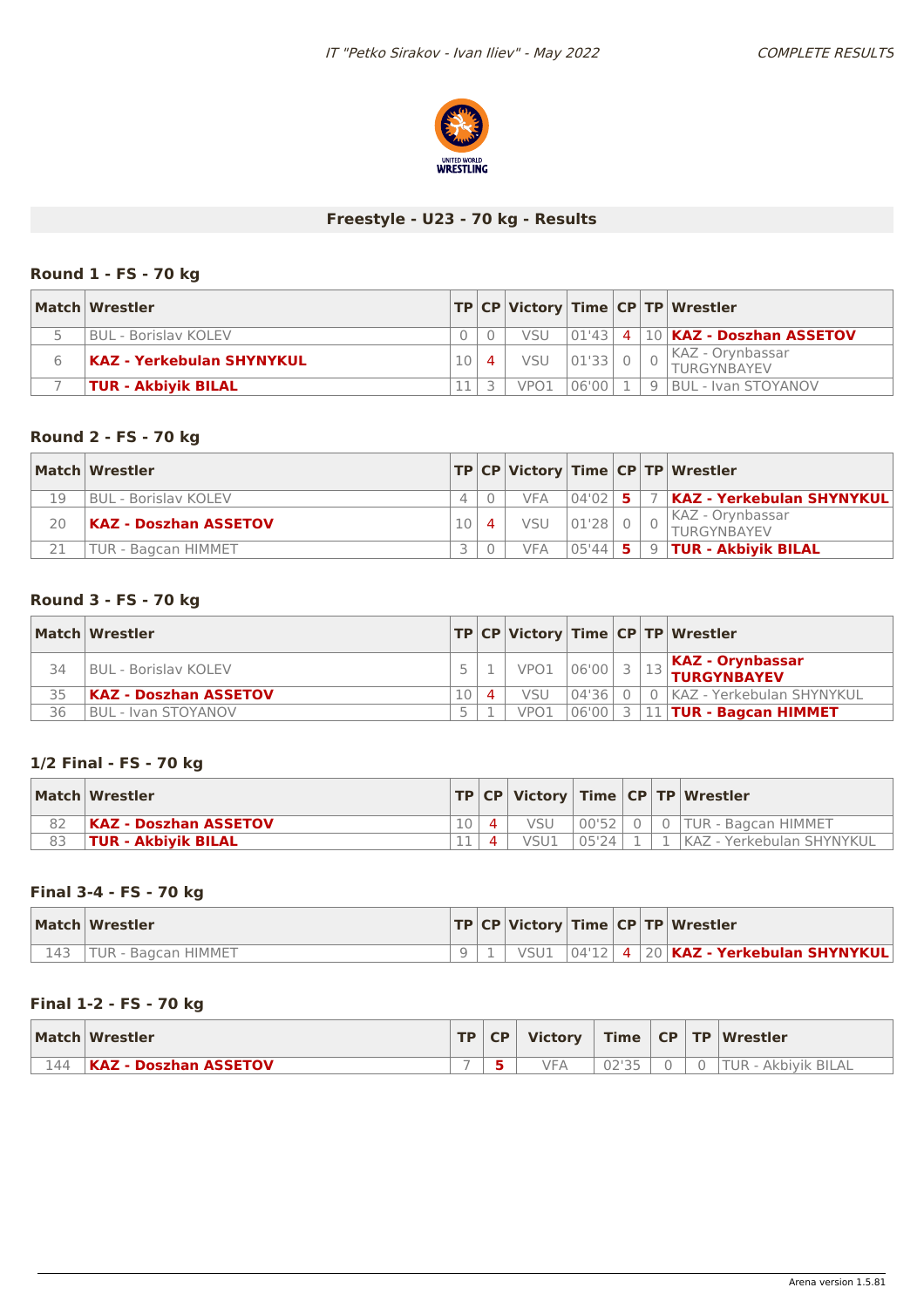

# **Freestyle - U23 - 74 kg - Results**

# **Qualif. - FS - 74 kg**

|     | Match Wrestler              |        | TP   CP | <b>Victory</b> |           |  | Time   CP   TP   Wrestler |
|-----|-----------------------------|--------|---------|----------------|-----------|--|---------------------------|
| 109 | <b>BUL - Dyanko DYANKOV</b> | $\sim$ |         | VFA            | $\bigcap$ |  | BUL - Petar PETKOV        |

### **1/4 Final - FS - 74 kg**

|     | Match Wrestler                        |      |            |       |                | $ TP CP $ Victory $ Time CP TP $ Wrestler |
|-----|---------------------------------------|------|------------|-------|----------------|-------------------------------------------|
|     | <b>KAZ - Aziz AUYELKHANOV</b>         |      | <b>VPO</b> | 06'00 |                | 0 BUL - Dvanko DYANKOV                    |
| 122 | <b>KAZ - Zhengis KANYBEKOV</b>        |      | VPO1       | 06'00 | -5             | <b>BUL - Nikolay DIMITROV</b>             |
| 123 | TUR - Keles COSKUN                    |      | <b>VFA</b> | 02'05 | $\overline{4}$ | <b>BUL - Dimitar ANGELOV</b>              |
| 124 | <b>KAZ - Shynggys MUKHAMETKALIYEV</b> | 10 I | <b>VFA</b> | 04'34 |                | <b>ISR - Raul ZARBALIEV</b>               |

### **1/2 Final - FS - 74 kg**

|     | Match Wrestler                |  |     |             |  | TP CP Victory Time CP TP Wrestler                                                                                                                     |
|-----|-------------------------------|--|-----|-------------|--|-------------------------------------------------------------------------------------------------------------------------------------------------------|
|     | <b>KAZ - Aziz AUYELKHANOV</b> |  |     |             |  | VPO1 06'00   1   5   KAZ - Zhengis KANYBEKOV                                                                                                          |
| 133 | <b>BUL - Dimitar ANGELOV</b>  |  | VSU | $ 02'54 $ 4 |  | $\left  \begin{smallmatrix} 10 \end{smallmatrix} \right $ KAZ - Shynggys<br>$\left  \begin{smallmatrix} 10 \end{smallmatrix} \right $ MUKHAMETKALIYEV |

# **Final 3-5 - FS - 74 kg**

|     | Match Wrestler              |  |            |  | TP   CP   Victory   Time   CP   TP   Wrestler      |
|-----|-----------------------------|--|------------|--|----------------------------------------------------|
| 226 | BUL - Dyanko DYANKOV        |  | <b>VFA</b> |  | $ 05'02 $ 5 $ 12 $ KAZ - Zhengis KANYBEKOV         |
|     | <b>ISR - Raul ZARBALIEV</b> |  | <b>VFA</b> |  | $\sqrt{04'06}$ 5 $\sqrt{13}$ BUL - Dimitar ANGELOV |

### **Final 1-2 - FS - 74 kg**

|                | Match Wrestler         |  |      |       |  | TP CP Victory Time CP TP Wrestler        |
|----------------|------------------------|--|------|-------|--|------------------------------------------|
| <sup>228</sup> | KAZ - Aziz AUYELKHANOV |  | VPO1 | 06'00 |  | KAZ - Shynggys<br><b>MUKHAMETKALIYEV</b> |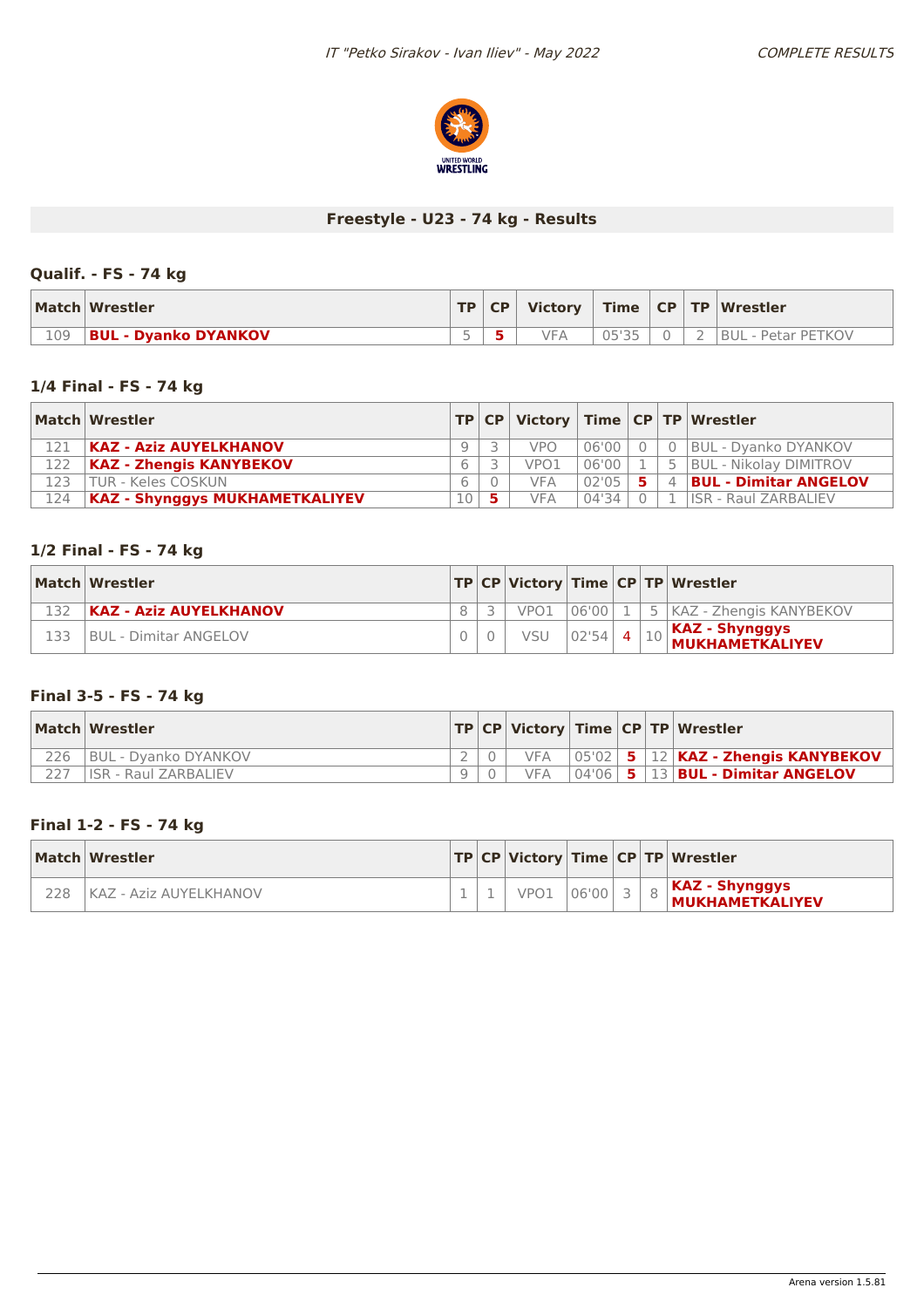

### **Freestyle - U23 - 79 kg - Results**

# **Qualif. - FS - 79 kg**

| Match Wrestler                  |  |                  |         |  | $ TP CP $ Victory $ Time CP TP $ Wrestler |
|---------------------------------|--|------------------|---------|--|-------------------------------------------|
| KAZ - Daulet YERGESH            |  | VSU              | .01'14' |  | 0 BUL - Aykan SEID                        |
| <b>KAZ - Aibar ZHYLKAIDAROV</b> |  | VPO <sub>1</sub> | 06'00   |  | 10   BUL - Radomir STOYANOV               |

### **1/4 Final - FS - 79 kg**

|    | Match Wrestler                   |  |            |       |        | $ TP CP $ Victory $ Time CP TP $ Wrestler    |
|----|----------------------------------|--|------------|-------|--------|----------------------------------------------|
| 64 | <b>ISR - Leon MARTCHOUK</b>      |  | <b>VSU</b> |       |        | 01'36   4   10   <b>KAZ - Daulet YERGESH</b> |
| 65 | <b>KAZ - Rustem MYRZAGALIYEV</b> |  | <b>VFA</b> | 05'36 | $\cap$ | 1   TUR - Dogan AHMET                        |
| 66 | <b>BUL - Oktay HASAN</b>         |  | VPO1       | 06'00 |        | L TUR - Cavusoglu SERHAT                     |
| 67 | <b>KAZ - Aibar ZHYLKAIDAROV</b>  |  | <b>VFA</b> | 04'24 |        | 6 KAZ - Bexultan NURLANOV                    |

#### **1/2 Final - FS - 79 kg**

|    | Match Wrestler              |  |      |  | TP CP Victory Time CP TP Wrestler          |
|----|-----------------------------|--|------|--|--------------------------------------------|
| 90 | <b>KAZ - Daulet YERGESH</b> |  | VPO1 |  | 106'00   1   2   KAZ - Rustem MYRZAGALIYEV |
|    | BUL - Oktav HASAN           |  | VPO1 |  | $ 06'00 $ 3   6   KAZ - Aibar ZHYLKAIDAROV |

# **Repechage - FS - 79 kg**

|     | Match Wrestler          |  | TP CP Victory | <b>Time</b>      |  | CP TP Wrestler                           |
|-----|-------------------------|--|---------------|------------------|--|------------------------------------------|
| 147 | <b>BUL - Aykan SEID</b> |  | VFA           | 01'51            |  | 0 ISR - Leon MARTCHOUK                   |
| 148 | BUL - Radomir STOYANOV  |  | VIN.          | Not<br>specified |  | <b>KAZ - Bexultan</b><br><b>NURLANOV</b> |

### **Final 3-5 - FS - 79 kg**

|     | Match Wrestler                 |  |      |  | TP CP Victory Time CP TP Wrestler                                                 |
|-----|--------------------------------|--|------|--|-----------------------------------------------------------------------------------|
| 182 | BUL - Aykan SEID               |  |      |  | $\vert_{\mathrm{10}}$ KAZ - Rustem<br>$\sim$   VSU 01'43 4 10 <b>MYRZAGALIYEV</b> |
| 183 | <b>KAZ - Bexultan NURLANOV</b> |  | VSU1 |  | $\sqrt{10434}$   4   14   BUL - Oktay HASAN                                       |

### **Final 1-2 - FS - 79 kg**

|     | Match Wrestler       |                 |      |       |  | TP   CP   Victory   Time   CP   TP   Wrestler |
|-----|----------------------|-----------------|------|-------|--|-----------------------------------------------|
| 184 | KAZ - Daulet YERGESH | 10 <sup>1</sup> | VPO1 | 06'00 |  | KAZ <sup>1</sup><br>. - Aibar ZHYLKAIDAROV    |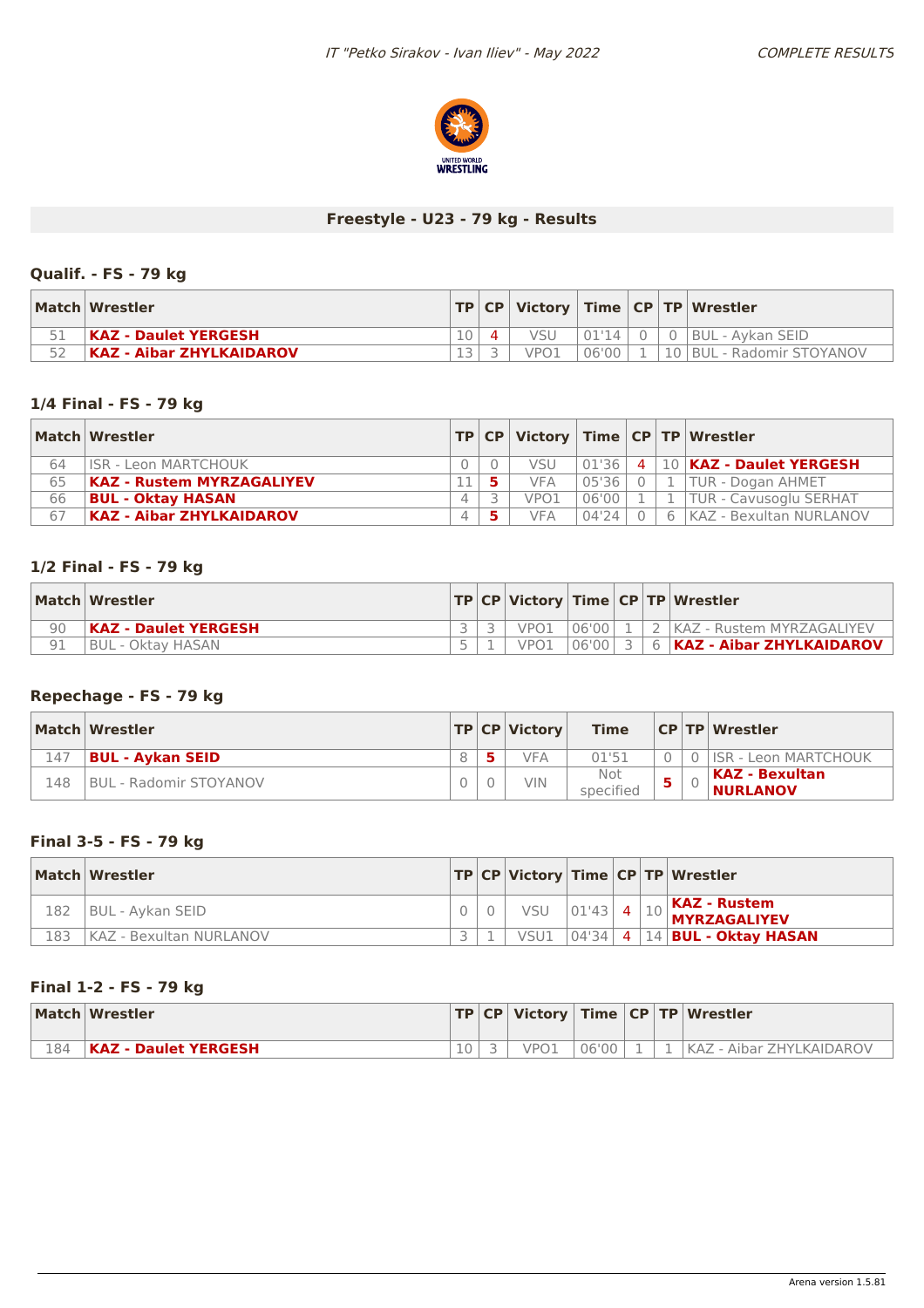

### **Freestyle - U23 - 92 kg - Results**

### **Round 1 - FS - 92 kg**

|    | Match Wrestler                 | TP CP |     |         |          | Victory   Time   CP   TP   Wrestler |
|----|--------------------------------|-------|-----|---------|----------|-------------------------------------|
| 49 | <b>TUR - Yunus Emre YILDIZ</b> |       |     | 03'451  | $\Omega$ | <b>BUL - Suray RUFAT</b>            |
| 50 | BUL - Kolio DIMITROV           |       | VFA | $03'54$ | 5.       | 12   AUT - Benjamin GREIL           |

### **Round 2 - FS - 92 kg**

|    | Match Wrestler              |  |      |       |  | TP   CP   Victory   Time   CP   TP   Wrestler |
|----|-----------------------------|--|------|-------|--|-----------------------------------------------|
|    | <b>BUL - Serhat AHMEDOV</b> |  | VSU  |       |  | $ 00'53 $ 4 $ 10 $ TUR - Yunus Emre YILDIZ    |
| 63 | <b>MKD - Rexhep HAJDARI</b> |  | VSU1 | 04'10 |  | <b>BUL - Kolio DIMITROV</b>                   |

### **Round 3 - FS - 92 kg**

|    | Match Wrestler              |  | $ TP CP $ Victory | <b>Time</b>       |  | <b>CPTPWrestler</b>            |
|----|-----------------------------|--|-------------------|-------------------|--|--------------------------------|
|    | <b>BUL - Suray RUFAT</b>    |  | VIN               | Not specified   0 |  | l 0  BUL - Serhat AHMEDOV      |
| 78 | <b>AUT - Beniamin GREIL</b> |  | VSU               | 03'52             |  | .   0   MKD -  Rexhep  HAIDARI |

# **1/2 Final - FS - 92 kg**

|    | Match Wrestler                 | TP CP |                  |       |  | Victory   Time   CP   TP   Wrestler |
|----|--------------------------------|-------|------------------|-------|--|-------------------------------------|
|    | <b>TUR - Yunus Emre YILDIZ</b> |       | <b>VFA</b>       | 04'08 |  | MKD - Rexhep HAIDARI                |
| 93 | <b>AUT - Beniamin GREIL</b>    |       | VPO <sub>1</sub> | 06'00 |  | <b>BUL - Suray RUFAT</b>            |

#### **Final 3-4 - FS - 92 kg**

|     | Match Wrestler       | TP | <b>CP</b> | <b>Victory</b> |  | Time   CP   TP   Wrestler |
|-----|----------------------|----|-----------|----------------|--|---------------------------|
| 185 | MKD - Rexhep HAJDARI | 10 |           |                |  | BUL - Surav RUFAT         |

### **Final 1-2 - FS - 92 kg**

|     | Match Wrestler           |        | TP CP |            |     |  | Victory   Time   CP   TP   Wrestler |
|-----|--------------------------|--------|-------|------------|-----|--|-------------------------------------|
| 186 | ⊦TUR - Yunus Emre YILDIZ | $10 -$ |       | <b>VSL</b> | 140 |  | <b>AUT</b><br>- Benjamin GREIL      |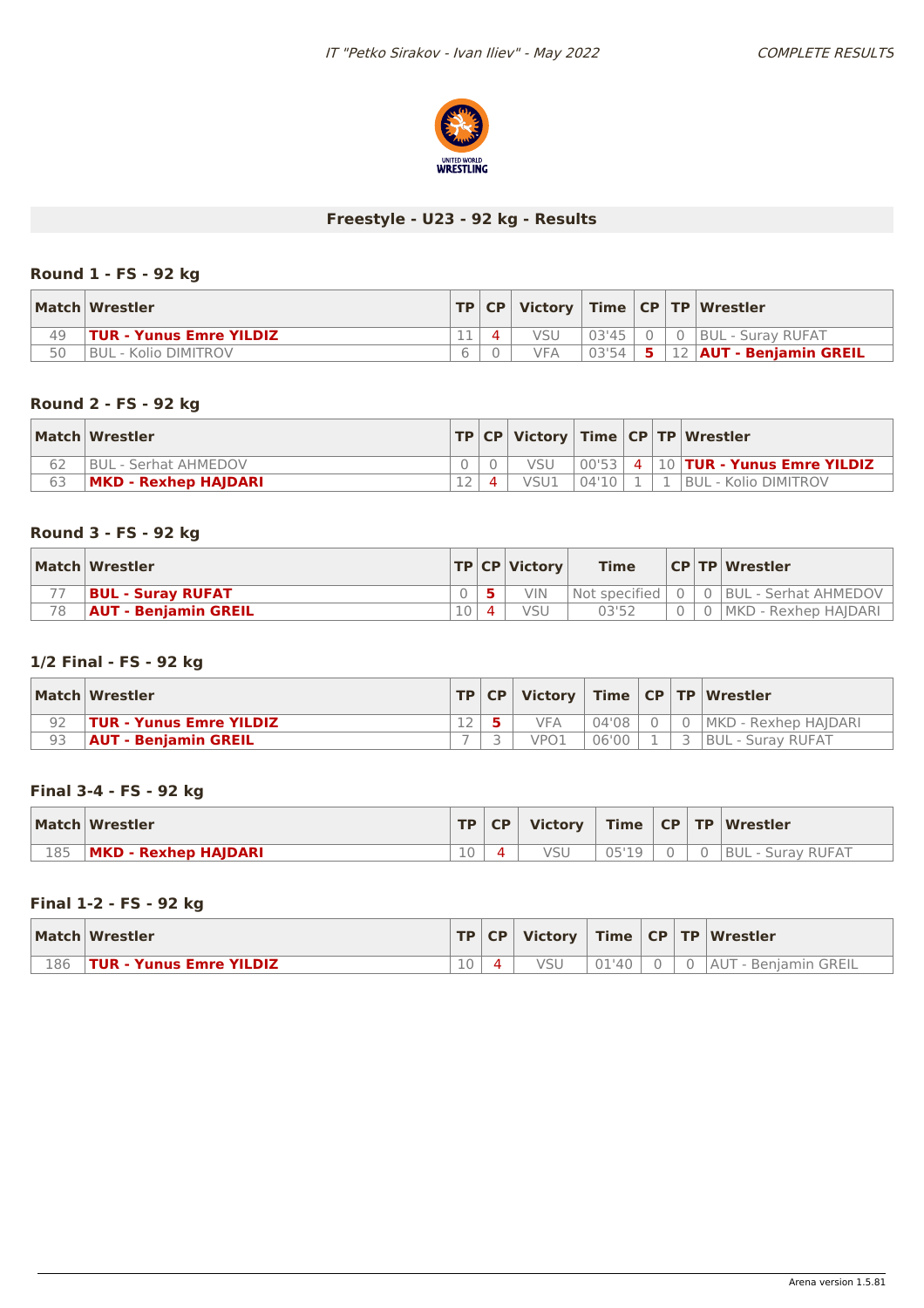

# **Freestyle - U23 - 97 kg - Results**

### **Round 1 - FS - 97 kg**

|     | Match Wrestler         |  |                  |           |  | $\mid$ TP $\mid$ CP $\mid$ Victory $\mid$ Time $\mid$ CP $\mid$ TP $\mid$ Wrestler $\mid$ |
|-----|------------------------|--|------------------|-----------|--|-------------------------------------------------------------------------------------------|
| L92 | HUN - Richard VEGH     |  | VPO <sub>1</sub> | 06'00     |  | 5 TUR - Ciftci OKTAY                                                                      |
| 193 | KAZ - Akezhan AITBEKOV |  | VPO1             | $06'00$ , |  | 4   <b>KAZ - Yunus GAFUROV</b>                                                            |

### **Round 2 - FS - 97 kg**

|     | Match Wrestler           |  |      |  | $ TP CP $ Victory $ Time CP TP $ Wrestler |
|-----|--------------------------|--|------|--|-------------------------------------------|
| 201 | <b>BUL - Sali SALIEV</b> |  | VPO1 |  |                                           |
| 202 | 'TUR - Ciftci OKTAY      |  |      |  | 106'00 3 16 KAZ - Akezhan AITBEKOV        |

### **Round 3 - FS - 97 kg**

| Match Wrestler             | TP CP |      |       |                |     | Victory   Time   CP   TP   Wrestler |
|----------------------------|-------|------|-------|----------------|-----|-------------------------------------|
| <b>KAZ - Yunus GAFUROV</b> |       | VPO. | 06'00 |                | - 5 | HUN - Richard VEGH                  |
| BUL - Sali SALIEV          |       |      | 05'02 | $\overline{4}$ |     | 14   TUR - Ciftci OKTAY             |

# **Round 4 - FS - 97 kg**

|     | Match Wrestler                | <b>TP</b> | CP | Victory          |       |  | Time   CP   TP   Wrestler |
|-----|-------------------------------|-----------|----|------------------|-------|--|---------------------------|
|     | <b>KAZ - Akezhan AITBEKOV</b> |           |    | VPO <sub>1</sub> | 06'00 |  | <b>HUN - Richard VEGH</b> |
| 216 | <b>KAZ - Yunus GAFUROV</b>    | . п.      |    | VSL              | ハトワト  |  | BUL - Sali SALIEV         |

### **Round 5 - FS - 97 kg**

| Match Wrestler                |  |      |       |  | TP   CP   Victory   Time   CP   TP   Wrestler |
|-------------------------------|--|------|-------|--|-----------------------------------------------|
| <b>TUR - Ciftci OKTAY</b>     |  | VPO1 | 06'00 |  | <b>3 17 KAZ - Yunus GAFUROV</b>               |
| <b>KAZ - Akezhan AITBEKOV</b> |  | VPO1 | 06'00 |  | <b>BUL - Sali SALIEV</b>                      |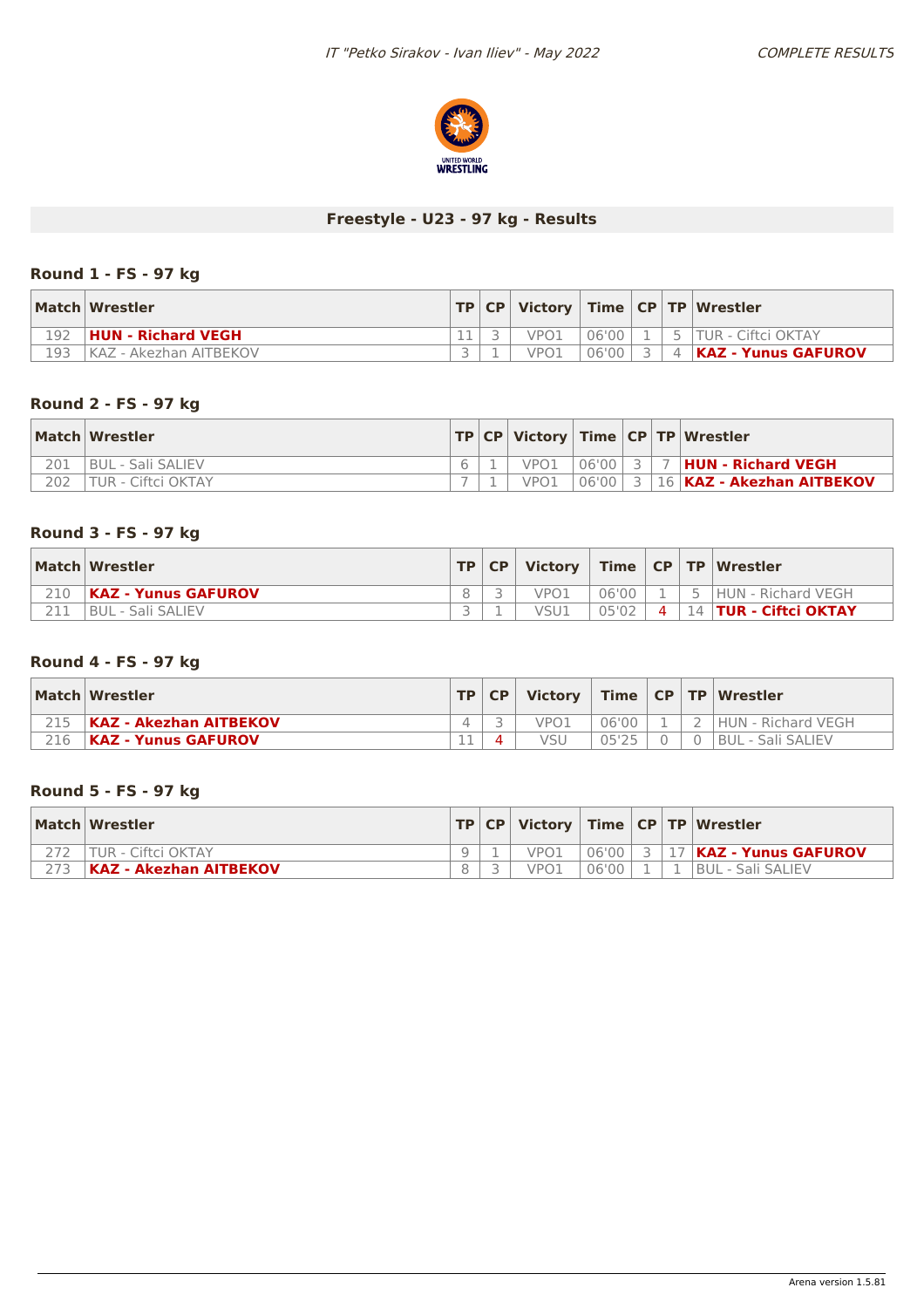

# **Greco-Roman - U23 - 55 kg - Results**

### **Round 1 - GR - 55 kg**

| Match Wrestler       |  |                |  | TP CP Victory Time CP TP Wrestler                                  |
|----------------------|--|----------------|--|--------------------------------------------------------------------|
| I BUL - Paolo MILKOV |  | vsu            |  | $ 00'40 $ 4   8   BUL - Denis DEMIROV                              |
| BUL - Avredin YUSEIN |  | $VSU1$ 03'12 4 |  | $\mathbb{R}$   KAZ - Nurzat<br>$\vert$ <sup>13</sup> KABDYRAKHIMOV |

### **Round 2 - GR - 55 kg**

|    | Match Wrestler            |                          | TP   CP |     |       |  | Victory   Time   CP   TP   Wrestler |
|----|---------------------------|--------------------------|---------|-----|-------|--|-------------------------------------|
|    | <b>KAZ - Yersin ABYIR</b> | $\overline{\phantom{1}}$ |         | VFA | 04'02 |  | 10 BUL - Paolo MILKOV               |
| 16 | BUL - Denis DEMIROV       | 8                        |         | vsl |       |  | <b>BUL - Avredin YUSEIN</b>         |

### **Round 3 - GR - 55 kg**

|    | Match Wrestler                    | <b>TP</b> | C P |      |       |          | Victory   Time   CP   TP   Wrestler |
|----|-----------------------------------|-----------|-----|------|-------|----------|-------------------------------------|
| 30 | <b>KAZ - Nurzat KABDYRAKHIMOV</b> |           |     |      | 0115  |          | <b>BUL - Paolo MILKOV</b>           |
|    | KAZ - Yersin ABYIR                | $\sim$    |     | VPO1 | 06'00 | $\Delta$ | <b>IBUL - Denis DEMIROV</b>         |

# **Round 4 - GR - 55 kg**

|    | Match Wrestler             | TP   CP | Victory |       |  | Time   CP   TP   Wrestler |
|----|----------------------------|---------|---------|-------|--|---------------------------|
|    | BUL - Avredin YUSEIN       |         | VFA     | 01'06 |  | <b>BUL - Paolo MILKOV</b> |
| 38 | KAZ - Nurzat KABDYRAKHIMOV |         | VPO.    | 06'00 |  | KAZ - Yersin ABYIR        |

### **Round 5 - GR - 55 kg**

|    | Match Wrestler              |  |      |         |  | TP CP Victory Time CP TP Wrestler    |
|----|-----------------------------|--|------|---------|--|--------------------------------------|
| 84 | <b>BUL - Denis DEMIROV</b>  |  | VPO1 | 106'001 |  | 7   KAZ - Nurzat KABDYRAKHIMOV       |
| 85 | <b>BUL - Avredin YUSEIN</b> |  |      |         |  | $ 03'23 $ 5 $ 3 $ KAZ - Yersin ABYIR |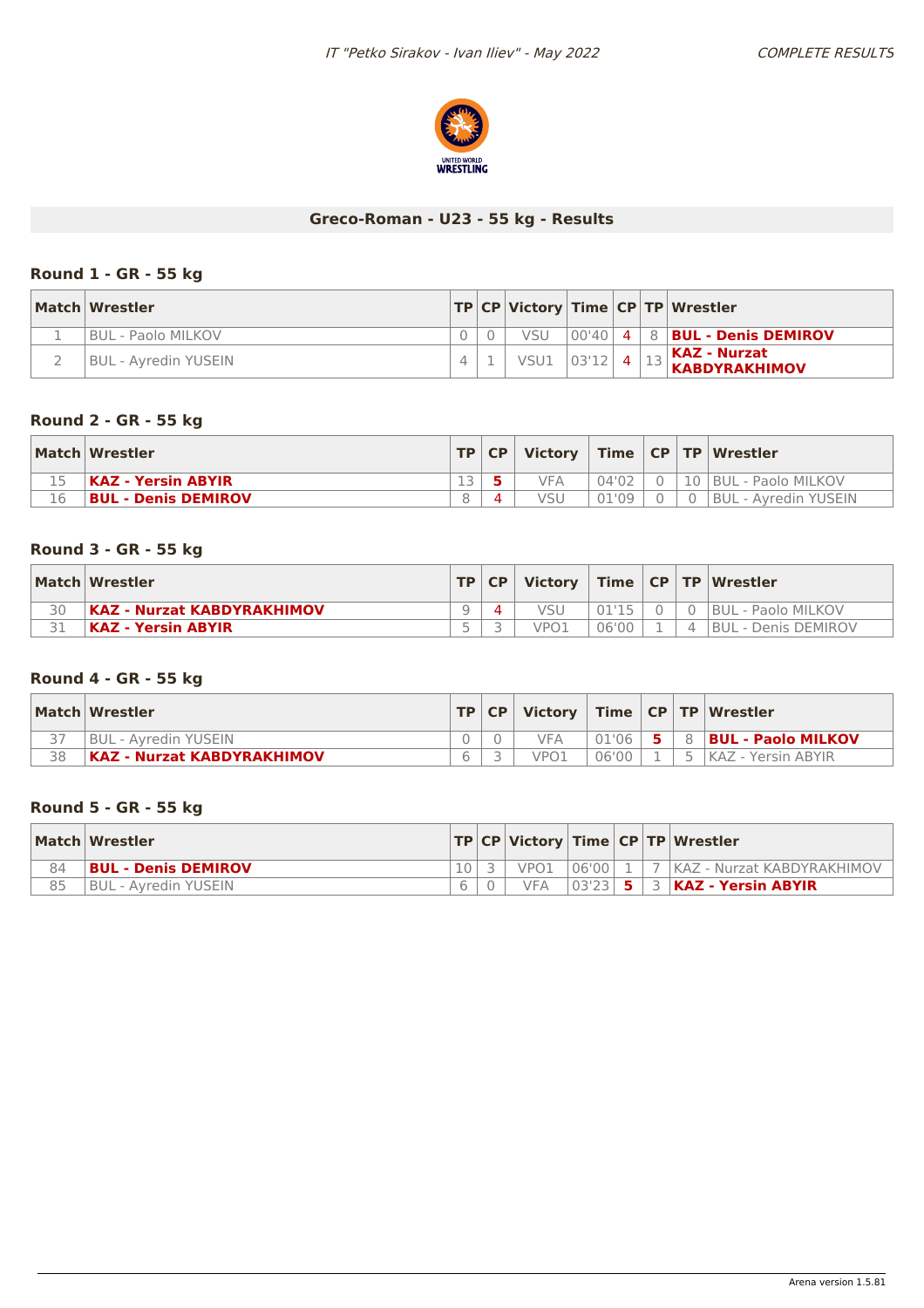

# **Greco-Roman - U23 - 63 kg - Results**

### **Round 1 - GR - 63 kg**

| Match Wrestler                    |  |     |       |  | TP   CP   Victory   Time   CP   TP   Wrestler |
|-----------------------------------|--|-----|-------|--|-----------------------------------------------|
| <b>KAZ - Yerzhet ZHARLYKASSYN</b> |  |     | 00'22 |  | 0 BUL - Ivan KOSTOV                           |
| <b>TUR - M.safa YILDIRIM</b>      |  | vsu | 02'26 |  | ISWE - Ionatan Erk CHRISTER                   |

### **Round 2 - GR - 63 kg**

|    | Match Wrestler               |  |                 |  | TP CP Victory Time CP TP Wrestler                |
|----|------------------------------|--|-----------------|--|--------------------------------------------------|
|    | <b>BUL - Miroslav EMILOV</b> |  | VSU $ 01'45 $ 4 |  | $\vert$ KAZ - Yerzhet<br><b>ZHARLYKASSYN</b>     |
| 18 | <b>IBUL - Ivan KOSTOV</b>    |  |                 |  | VSU1  02'20  4  12  <b>TUR - M.safa YILDIRIM</b> |

### **Round 3 - GR - 63 kg**

| Match Wrestler                    |  |             |       |  | TP CP Victory Time CP TP Wrestler           |
|-----------------------------------|--|-------------|-------|--|---------------------------------------------|
| <b>SWE - Jonatan Erk CHRISTER</b> |  | VSU 02'09 4 |       |  | <b>KAZ - Yerzhet</b><br><b>ZHARLYKASSYN</b> |
| <b>BUL - Miroslav EMILOV</b>      |  | VPO1        | 06'00 |  | <b>BUL - Ivan KOSTOV</b>                    |

### **Round 4 - GR - 63 kg**

|    | Match Wrestler                    |  |                 |       |  | TP CP Victory Time CP TP Wrestler           |
|----|-----------------------------------|--|-----------------|-------|--|---------------------------------------------|
| 39 | TUR - M.safa YILDIRIM             |  | VSU $ 04'10 $ 4 |       |  | $\sim$ KAZ - Yerzhet<br><b>ZHARLYKASSYN</b> |
| 40 | <b>SWE - Jonatan Erk CHRISTER</b> |  |                 | 00'22 |  | BUL - Miroslav EMILOV                       |

#### **Round 5 - GR - 63 kg**

|    | Match Wrestler           |  |      |        |  | TP   CP   Victory   Time   CP   TP   Wrestler |
|----|--------------------------|--|------|--------|--|-----------------------------------------------|
| 86 | <b>BUL - Ivan KOSTOV</b> |  | VPO1 | 06'00  |  | ISWE - Ionatan Erk CHRISTER                   |
|    | TUR - M.safa YILDIRIM    |  | VSU  | 02'17' |  | 0 BUL - Miroslav EMILOV                       |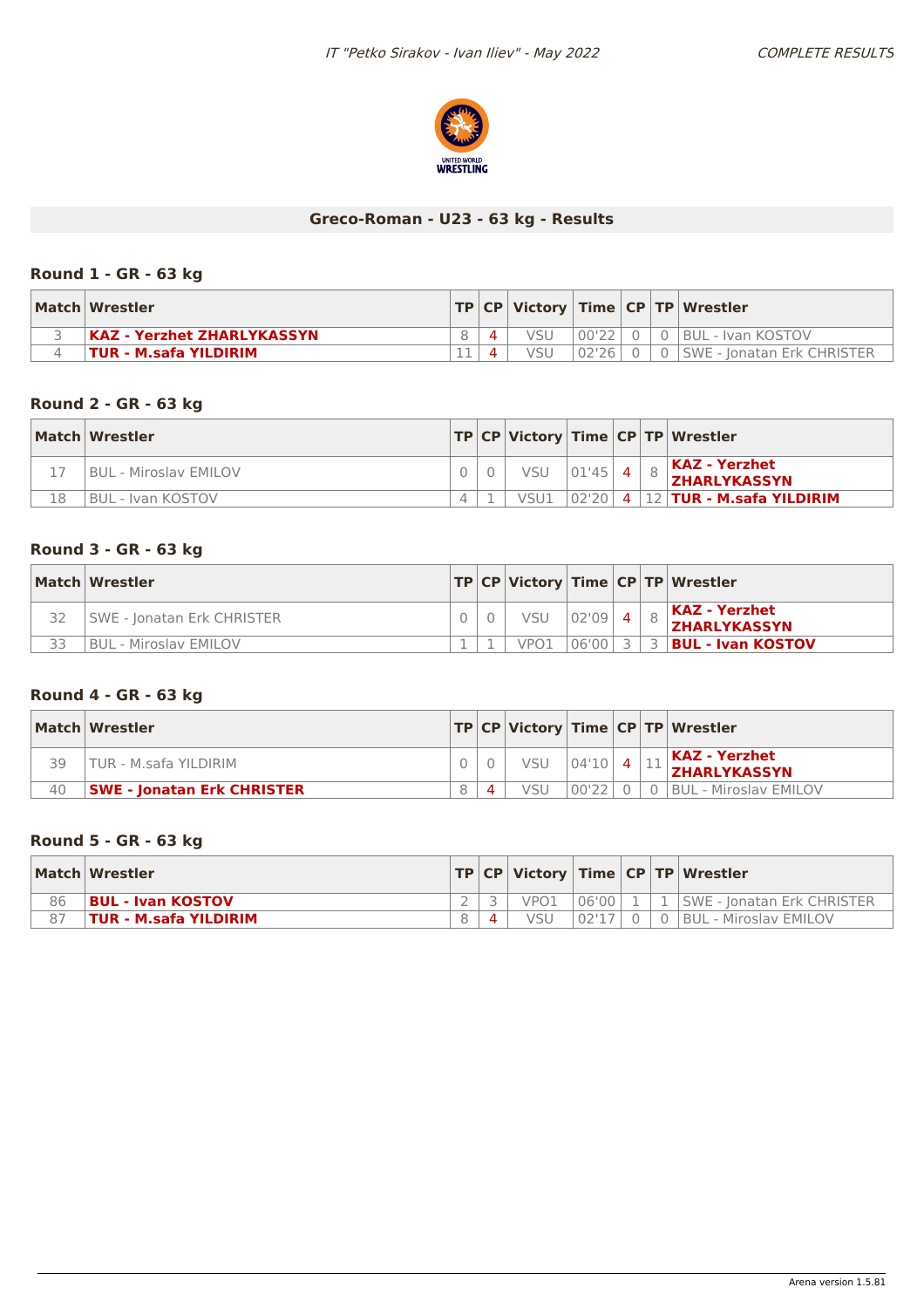

### **Greco-Roman - U23 - 72 kg - Results**

### **Round 1 - GR - 72 kg**

|    | Match Wrestler               |  |                  |       |           | TP   CP   Victory   Time   CP   TP   Wrestler |
|----|------------------------------|--|------------------|-------|-----------|-----------------------------------------------|
| 43 | <b>TUR - Toprak ABDULLAH</b> |  | <b>VSU</b>       | 02'24 | $\bigcap$ | 0 BUL - Dimitar STEFCHEV                      |
| 44 | KAZ - Yerassy  NURBOSSYNOV   |  | VPO <sub>1</sub> | 06'00 |           | 6 KAZ - Alikhan KOKENOV                       |
| 45 | ! KAZ - Kirill MINKO         |  | <b>VFA</b>       | 05'47 |           | , 7 <b>BUL - Petar GORNYASHKI</b>             |

### **Round 2 - GR - 72 kg**

|    | Match Wrestler                    |  |            |       |          | TP   CP   Victory   Time   CP   TP   Wrestler |
|----|-----------------------------------|--|------------|-------|----------|-----------------------------------------------|
| 56 | <b>TUR - Toprak ABDULLAH</b>      |  | <b>VCA</b> |       |          | 01'54  0   0   KAZ - Yerassyl NURBOSSYNOV     |
|    | <b>IBUL - Dimitar STEFCHEV</b>    |  | VSU        | 02'56 | $\Delta$ | 9 KAZ - Alikhan KOKENOV                       |
| 58 | <b>IRI - Mohammadreza ROSTAMI</b> |  | VSU        | 01'26 |          | KAZ - Kirill MINKO                            |

#### **Round 3 - GR - 72 kg**

| Match Wrestler                 |   |            |           |  | TP CP   Victory   Time   CP   TP   Wrestler |
|--------------------------------|---|------------|-----------|--|---------------------------------------------|
| <b>TUR - Toprak ABDULLAH</b>   | a | VPO1       | 06'00     |  | 6 KAZ - Alikhan KOKENOV                     |
| <b>BUL - Dimitar STEFCHEV</b>  |   | VSU        | 04'06     |  | $8$ KAZ - Yerassyl<br><b>NURBOSSYNOV</b>    |
| <b>IBUL - Petar GORNYASHKI</b> |   | <b>VFA</b> | $06'00$ 5 |  | <b>IRI - Mohammadreza</b><br><b>ROSTAMI</b> |

### **1/2 Final - GR - 72 kg**

|    | Match   Wrestler                  |  |      |       |  | TP   CP   Victory   Time   CP   TP   Wrestler |
|----|-----------------------------------|--|------|-------|--|-----------------------------------------------|
| 98 | <b>TUR - Toprak ABDULLAH</b>      |  | VPO1 | 06'00 |  | <b>IBUL - Petar GORNYASHKI</b>                |
| 99 | <b>IRI - Mohammadreza ROSTAMI</b> |  | VPO1 | 06'00 |  | KAZ - Alikhan KOKENOV                         |

### **Final 3-4 - GR - 72 kg**

|     | Match Wrestler                 |  |      |  | $ TP CP $ Victory $ Time CP TP $ Wrestler |
|-----|--------------------------------|--|------|--|-------------------------------------------|
| 145 | <b>IBUL - Petar GORNYASHKI</b> |  | VPO1 |  |                                           |

### **Final 1-2 - GR - 72 kg**

|     | Match Wrestler        |  |            |       |    | TP   CP   Victory   Time   CP   TP   Wrestler |
|-----|-----------------------|--|------------|-------|----|-----------------------------------------------|
| 146 | TUR - Toprak ABDULLAH |  | <b>VFA</b> | 01'58 | 5. | <b>IRI - Mohammadreza</b><br><b>ROSTAMI</b>   |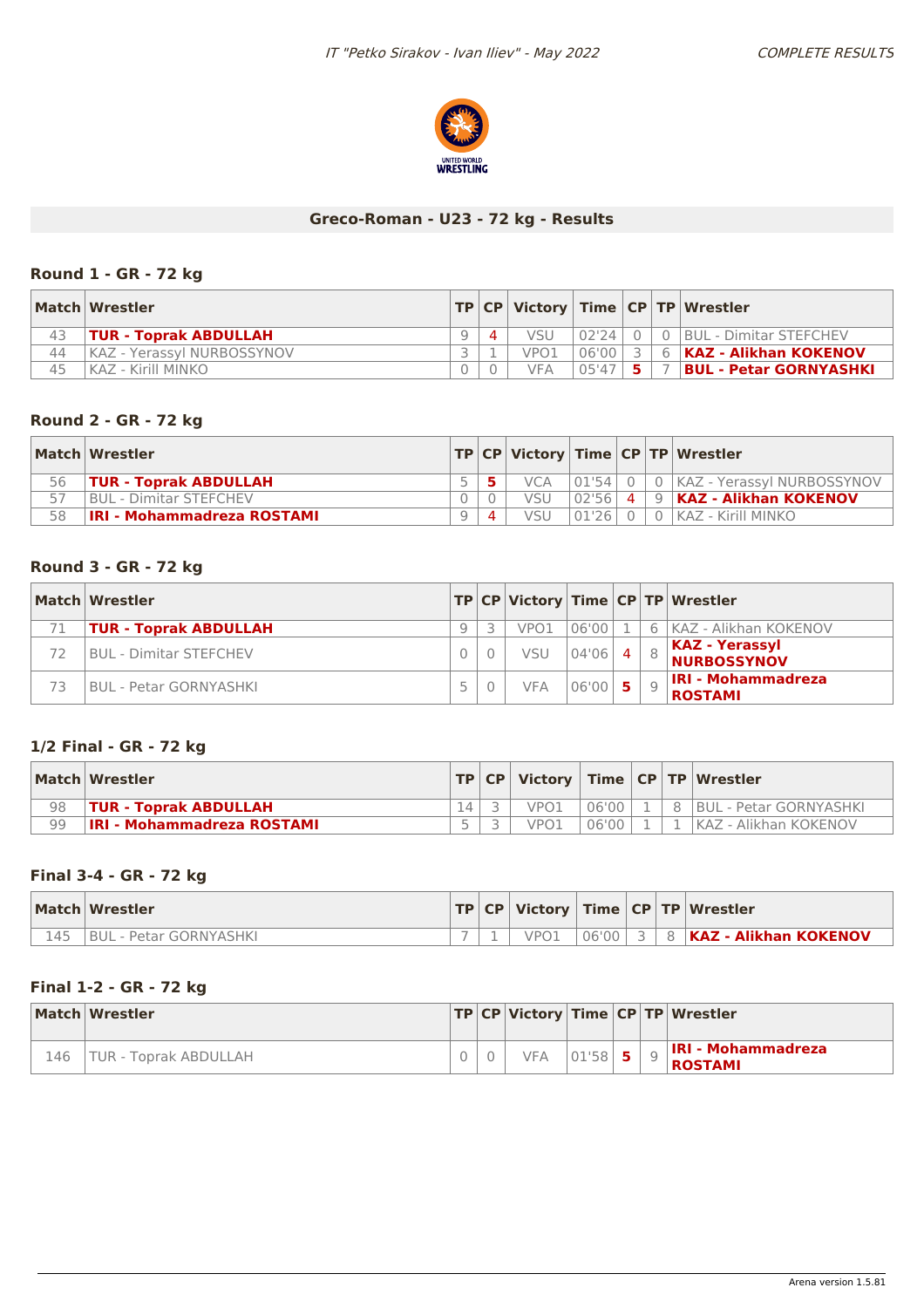

### **Greco-Roman - U23 - 82 kg - Results**

### **Round 1 - GR - 82 kg**

|    | Match Wrestler             |  |                  |       |   | TP CP Victory Time CP TP Wrestler               |
|----|----------------------------|--|------------------|-------|---|-------------------------------------------------|
| 46 | KAZ - Rakhat SAGYMBAY      |  | VPO1             | 06'00 |   | <b>ISR - David ZHYTOMIRSKY</b>                  |
| 47 | IBUL - Ivan MANOV          |  | VSU              | 00'34 | 4 | 8 <b>TUR - Hunc ALI</b>                         |
| 48 | <b>BUL - Ivaylo IVANOV</b> |  | VPO <sub>1</sub> | 06'00 |   | <b>IRI - Mohammadhossein</b><br><b>MAHMOODI</b> |

### **Round 2 - GR - 82 kg**

|    | Match Wrestler                  |  | $ TP CP $ Victory | <b>Time</b>   |  | CP   TP   Wrestler         |
|----|---------------------------------|--|-------------------|---------------|--|----------------------------|
| 59 | <b>KAZ - Rakhat SAGYMBAY</b>    |  | vpo1              | 06'00         |  | <b>IBUL - Ivan MANOV</b>   |
| 60 | <b>IISR - David ZHYTOMIRSKY</b> |  | VPO <sub>1</sub>  | 06'00         |  | TUR - Hunc ALI             |
| 61 | KAZ - Temirkhan BAIGANIN        |  | VIN.              | Not specified |  | <b>BUL - Ivaylo IVANOV</b> |

### **Round 3 - GR - 82 kg**

|    | Match Wrestler                        |  | <b>TP CP Victory</b> | Time             |    |         | CP TP Wrestler                      |
|----|---------------------------------------|--|----------------------|------------------|----|---------|-------------------------------------|
| 74 | IKAZ - Rakhat SAGYMBAY                |  | VFA                  | 00'39            |    | $\perp$ | <b>TUR - Hunc ALI</b>               |
| 75 | <b>ISR - David ZHYTOMIRSKY</b>        |  | <b>VFA</b>           | 01'41            |    |         | <b>BUL - Ivan MANOV</b>             |
| 76 | <b>IRI - Mohammadhossein MAHMOODI</b> |  | VIN.                 | Not<br>specified | 5. |         | KAZ - Temirkhan <br><b>BAIGANIN</b> |

### **1/2 Final - GR - 82 kg**

|     | Match Wrestler           |  | TP CP Victory | <b>Time</b>      |   |   | <b>CPTP Wrestler</b>                      |
|-----|--------------------------|--|---------------|------------------|---|---|-------------------------------------------|
| 100 | TUR - Hunc ALI           |  | VIN           | Not<br>specified | U |   | IRI - Mohammadhossein<br><b>IMAHMOODI</b> |
| 101 | KAZ - Temirkhan BAIGANIN |  | VSU1          | 02'21            | 4 | ᅩ | <b>ISR - David</b><br><b>ZHYTOMIRSKY</b>  |

### **Final 3-4 - GR - 82 kg**

|     | Match Wrestler                        |  | <b>TP CP Victory</b> | <b>Time</b>      |     | CP TP Wrestler                     |
|-----|---------------------------------------|--|----------------------|------------------|-----|------------------------------------|
| 187 | <b>IRI - Mohammadhossein MAHMOODI</b> |  | VIN                  | Not<br>specified | . . | KAZ - Temirkhan<br><b>BAIGANIN</b> |

### **Final 1-2 - GR - 82 kg**

|     | Match Wrestler |        |                  |       |  | $ TP CP $ Victory $ Time CP TP $ Wrestler |
|-----|----------------|--------|------------------|-------|--|-------------------------------------------|
| 188 | TUR - Hunc ALI | $\sim$ | VPO <sup>2</sup> | 06'00 |  | <b>ISR</b><br>David ZHYTOMIRSKY           |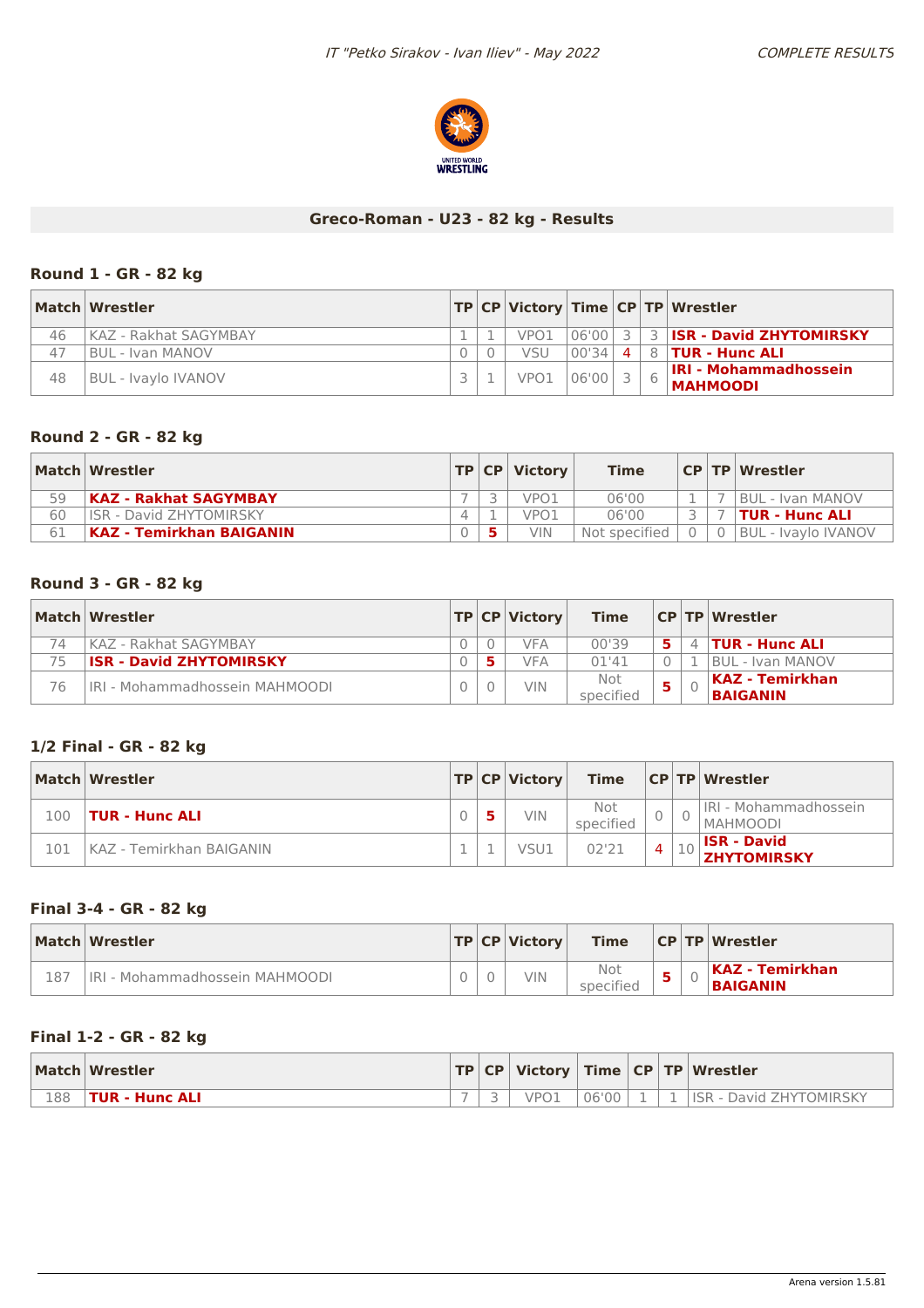

### **Greco-Roman - U23 - 87 kg - Results**

### **Round 1 - GR - 87 kg**

|     | Match Wrestler                  |  | TP CP Victory | <b>Time</b>      |   | <b>CPTP Wrestler</b>                    |
|-----|---------------------------------|--|---------------|------------------|---|-----------------------------------------|
| 151 | <b>BUL - Valery ALEKSIEV</b>    |  | VSU1          | 02'45            | 4 | <b>IRI - Hamidreza</b><br><b>BADKAN</b> |
| 152 | KAZ - Maksat SAILAU             |  | <b>VFO</b>    | Not<br>specified |   | <b>KAZ - Zhantas</b><br><b>NURGALI</b>  |
| 153 | <b>TUR - Saricicek MUHUTTIN</b> |  | VSU           | 02'32            |   | <b>KAZ - Andrey YEGOROV</b>             |

### **Round 2 - GR - 87 kg**

|     | Match Wrestler                |   |           | $ TP CP $ Victory | <b>Time</b>      |                | <b>CP TP Wrestler</b>                              |
|-----|-------------------------------|---|-----------|-------------------|------------------|----------------|----------------------------------------------------|
| 160 | <b>BUL - Valery ALEKSIEV</b>  |   |           | <b>VFO</b>        | Not<br>specified |                | 0 KAZ - Maksat SAILAU                              |
| 161 | <b>IRI - Hamidreza BADKAN</b> | 8 | $\Lambda$ | VSU               | 03'58            |                | KAZ - Zhantas NURGALI                              |
| 162 | BUL - Kaloyan IVANOV          |   |           | VSU               | 04'26            | $\overline{4}$ | $\sf I\mathsf{TUR}$ - Saricicek<br><b>MUHUTTIN</b> |

### **Round 3 - GR - 87 kg**

|     | Match Wrestler                |  | TP CP Victory | <b>Time</b>      |                | <b>CP TP Wrestler</b>                  |
|-----|-------------------------------|--|---------------|------------------|----------------|----------------------------------------|
| 169 | <b>BUL - Valery ALEKSIEV</b>  |  | <b>VFA</b>    | 00'44            | 5              | <b>KAZ - Zhantas</b><br><b>NURGALI</b> |
| 170 | <b>IRI - Hamidreza BADKAN</b> |  | <b>VFO</b>    | Not<br>specified |                | 0   KAZ - Maksat SAILAU                |
|     | KAZ - Andrey YEGOROV          |  | VSU1          | 05'33            | $\overline{a}$ | 9   BUL - Kaloyan IVANOV               |

### **1/2 Final - GR - 87 kg**

|     | Match Wrestler                |    | TP CP |     |       |  | Victory   Time   CP   TP   Wrestler |
|-----|-------------------------------|----|-------|-----|-------|--|-------------------------------------|
| 180 | <b>IRI - Hamidreza BADKAN</b> | 10 |       | VFΔ | 02'39 |  | BUL - Kalovan IVANOV                |
| 181 | TUR - Saricicek MUHUTTIN      |    |       |     | 00'46 |  | l KAZ - Zhantas NURGALI             |

#### **Final 3-4 - GR - 87 kg**

|     | Match Wrestler       |  |     |       |           | $ TP CP $ Victory $ Time CP TP $ Wrestler |
|-----|----------------------|--|-----|-------|-----------|-------------------------------------------|
| 219 | BUL - Kalovan IVANOV |  | VPO | 06'00 | $\supset$ | <b>KAZ - Zhantas NURGALI</b>              |

#### **Final 1-2 - GR - 87 kg**

|     | Match Wrestler                |  | $ {\sf TP} $ CP $ {\sf Victor}$ | <b>Time</b>      |   |        | <b>CP TP Wrestler</b>              |
|-----|-------------------------------|--|---------------------------------|------------------|---|--------|------------------------------------|
| 220 | <b>IRI - Hamidreza BADKAN</b> |  | <b>VFA</b>                      | Not<br>specified | U | $\cup$ | TUR - Saricicek<br><b>MUHUTTIN</b> |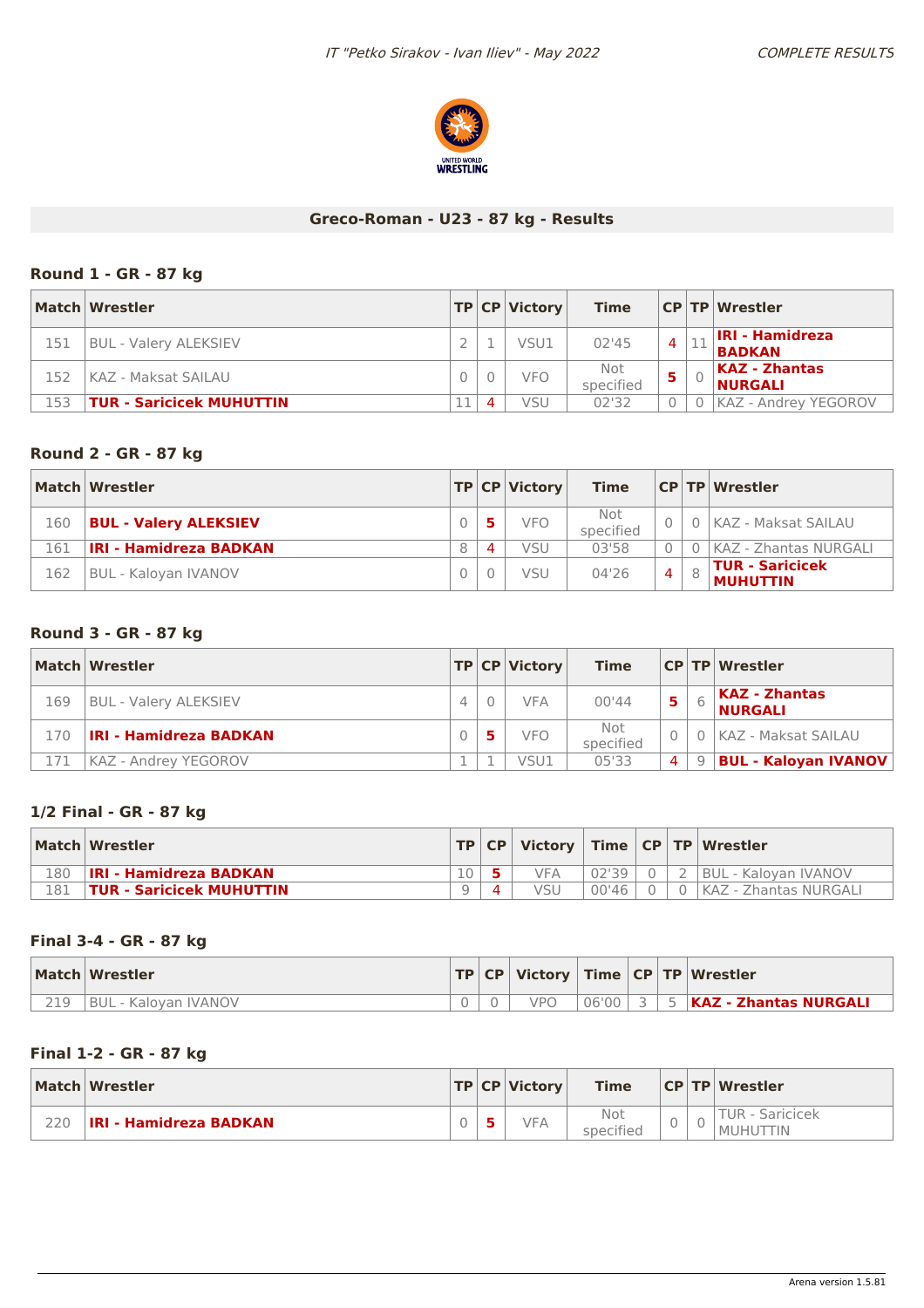

# **Greco-Roman - U23 - 97 kg - Results**

### **Round 1 - GR - 97 kg**

|     | Match Wrestler                |    | TP   CP |                  |       |   | Victory   Time   CP   TP   Wrestler |
|-----|-------------------------------|----|---------|------------------|-------|---|-------------------------------------|
| 149 | <b>TUR - Olgun MUSTAFA</b>    |    |         | <b>VFA</b>       | 02'01 | 6 | BUL - Atanas IVANOV                 |
| L50 | <b>IRI - Morteza ALIGHOSI</b> | 10 |         | VPO <sub>1</sub> | 06'00 |   | KAZ - Islam UMAYEV                  |

### **Round 2 - GR - 97 kg**

|     | Match Wrestler             |  |     |           |  | $ TP CP $ Victory $ Time CP TP $ Wrestler |
|-----|----------------------------|--|-----|-----------|--|-------------------------------------------|
| 158 | LTU - Mindaugas VENCKATIS  |  | VSU | 02'09     |  | $4 \mid 8$ TUR - Olgun MUSTAFA            |
| 159 | <b>BUL - Atanas IVANOV</b> |  | VSU | $02'26$ 4 |  | 8 <b> IRI - Morteza ALIGHOSI</b>          |

### **Round 3 - GR - 97 kg**

|     | Match Wrestler                    |  | TP CP Victorv | <b>Time</b>                   |  | <b>CPTP Wrestler</b>                 |
|-----|-----------------------------------|--|---------------|-------------------------------|--|--------------------------------------|
| 167 | KAZ - Islam UMAYEV                |  | <b>VIN</b>    | Not specified $\vert 5 \vert$ |  | <b>TUR - Olgun</b><br><b>MUSTAFA</b> |
| 168 | <b>ILTU - Mindaugas VENCKATIS</b> |  | VSU           | 00'34                         |  | BUL - Atanas IVANOV                  |

# **Round 4 - GR - 97 kg**

|     | Match Wrestler         |  | TP CP Victorv | <b>Time</b>      |  | <b>CP TP Wrestler</b>                      |
|-----|------------------------|--|---------------|------------------|--|--------------------------------------------|
| 176 | IRI - Morteza ALIGHOSI |  | VSU1          | 05'21            |  | $4$   12   TUR - Olgun MUSTAFA             |
|     | KAZ - Islam UMAYEV     |  | VIN           | Not<br>specified |  | <b>LTU - Mindaugas</b><br><b>VENCKATIS</b> |

### **Round 5 - GR - 97 kg**

|     | Match Wrestler                |  | $ TP CP $ Victory | <b>Time</b>      |          | <b>CP TP Wrestler</b>               |
|-----|-------------------------------|--|-------------------|------------------|----------|-------------------------------------|
| 189 | <b>BUL - Atanas IVANOV</b>    |  | <b>VIN</b>        | Not<br>specified |          | KAZ - Islam UMAYEV                  |
| 190 | <b>IRI - Morteza ALIGHOSI</b> |  | VPO <sub>1</sub>  | 06'00            | <b>.</b> | LTU - Mindaugas<br><b>VENCKATIS</b> |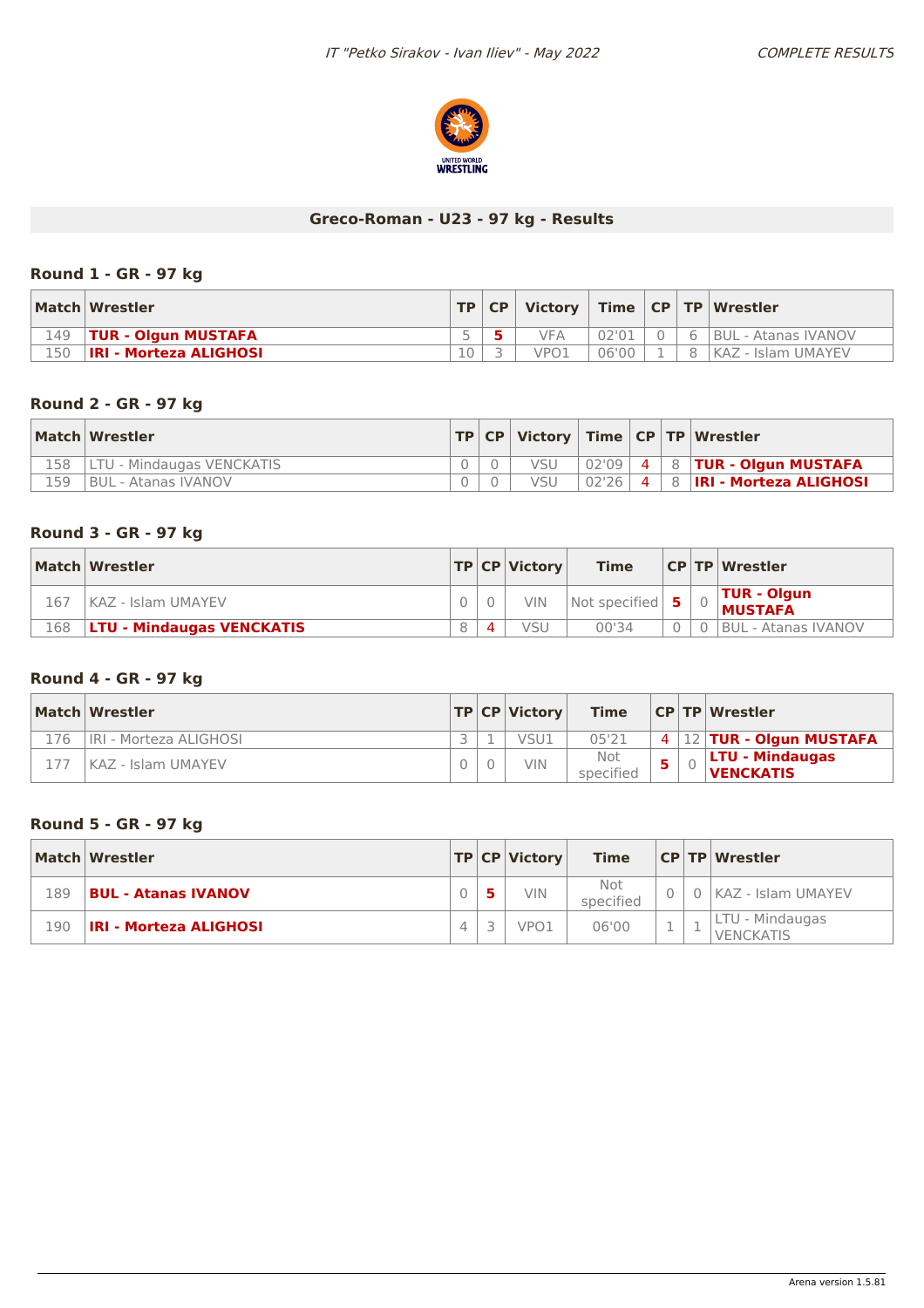

# **Greco-Roman - U23 - 130 kg - Results**

# **Round 1 - GR - 130 kg**

| Match Wrestler               |  |     |       |  | TP   CP   Victory   Time   CP   TP   Wrestler |
|------------------------------|--|-----|-------|--|-----------------------------------------------|
| KAZ - Alibek SARSENGALIYEV ، |  | VFA |       |  |                                               |
| BUL - Toshko ANGELOV         |  | VFA | 00'21 |  | 4 <b>IRI - Alireza HASSANVAND</b>             |

### **Round 2 - GR - 130 kg**

| Match Wrestler                    |  |      |         |  | TP   CP   Victory   Time   CP   TP   Wrestler |
|-----------------------------------|--|------|---------|--|-----------------------------------------------|
| <b>KAZ - Alibek SARSENGALIYEV</b> |  | VFA. | . 00'27 |  | 0 BUL - Toshko ANGELOV                        |
| <b>TUR - Bozkurt FATIH</b>        |  |      | 06'00   |  | <b>IRI - Alireza HASSANVAND</b>               |

### **Round 3 - GR - 130 kg**

|     | Match Wrestler                    |  | $ TP CP $ Victory | Time             |  | <b>CP TP Wrestler</b>       |
|-----|-----------------------------------|--|-------------------|------------------|--|-----------------------------|
| 134 | <b>KAZ - Alibek SARSENGALIYEV</b> |  | <b>VFA</b>        | 00'30            |  | IRI - Alireza<br>HASSANVAND |
| 135 | <b>TUR - Bozkurt FATIH</b>        |  | <b>VIN</b>        | Not<br>specified |  | <b>BUL - Toshko ANGELOV</b> |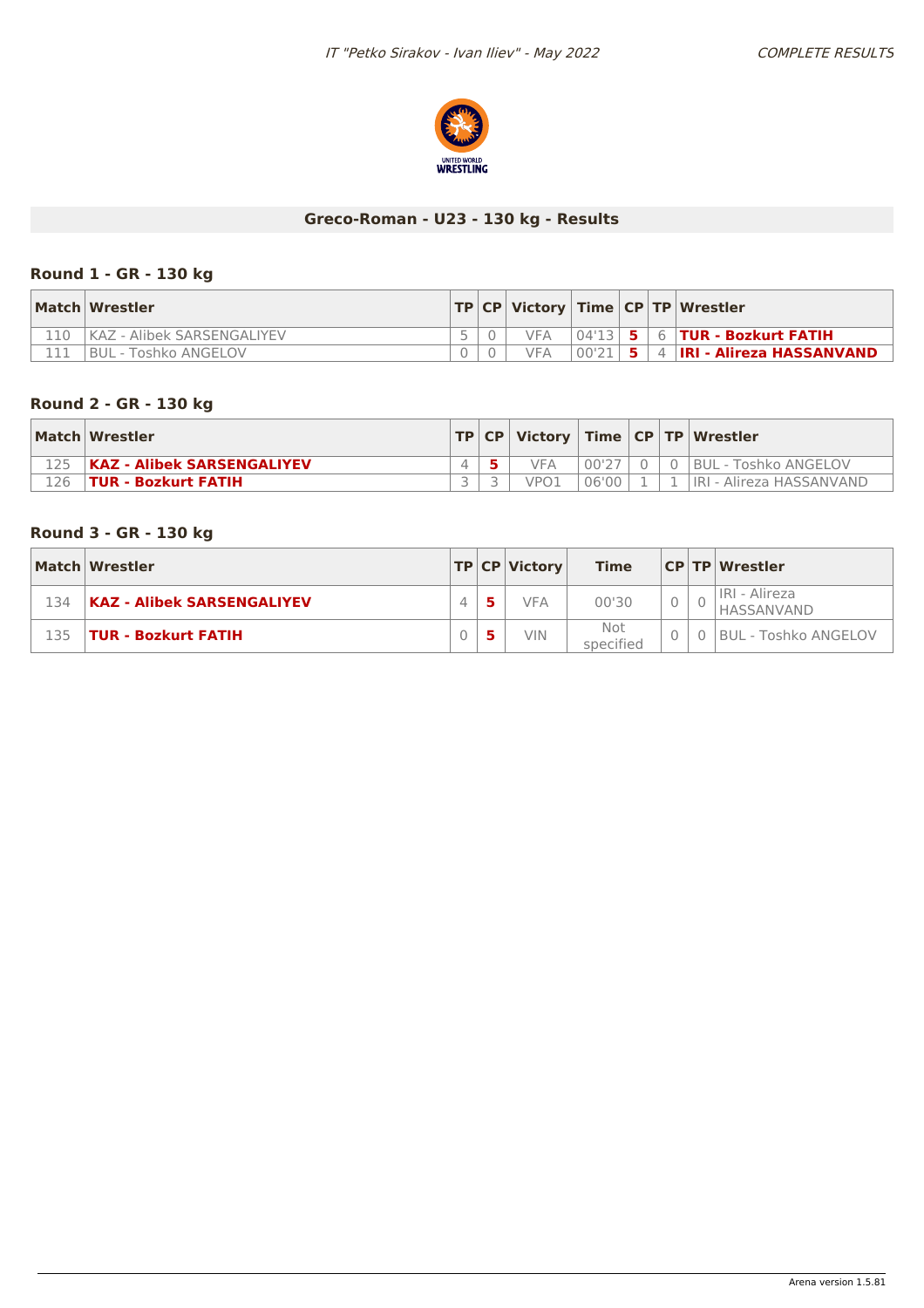

# **Women's wrestling - U23 - 50 kg - Results**

### **Round 1 - WW - 50 kg**

|     | Match Wrestler          |  |     |       |    | $ TP CP $ Victory $ Time CP TP $ Wrestler |
|-----|-------------------------|--|-----|-------|----|-------------------------------------------|
| 197 | BUL - Emine OSMAN       |  | VFA | 00'57 | 5. | 4   TUR - Demirhan ZEHRA                  |
| 198 | KAZ - Madina ZHENISKYZY |  | VFA | 01'50 |    | <b>BUL - Diana PAVLOVA</b>                |

### **Round 2 - WW - 50 kg**

|     | Match Wrestler           |  |                  |       |  | TP   CP   Victory   Time   CP   TP   Wrestler |
|-----|--------------------------|--|------------------|-------|--|-----------------------------------------------|
| 206 | <b>BUL - Emine OSMAN</b> |  | VPO <sub>1</sub> |       |  | $ 06'00 3 6 KAZ - Madina ZHENISKYZY $         |
| 207 | TUR - Demirhan ZEHRA     |  | VSU              | 02'31 |  | 0 0 BUL - Diana PAVLOVA                       |

### **Round 3 - WW - 50 kg**

|     | Match Wrestler              |  |            |       |  | TP   CP   Victory   Time   CP   TP   Wrestler |
|-----|-----------------------------|--|------------|-------|--|-----------------------------------------------|
| 264 | BUL - Emine OSMAN           |  | <b>VFA</b> | 03'30 |  | 0 BUL - Diana PAVLOVA                         |
| 265 | <b>TUR - Demirhan ZEHRA</b> |  | VFA        | 00'53 |  | 0 KAZ - Madina ZHENISKYZY                     |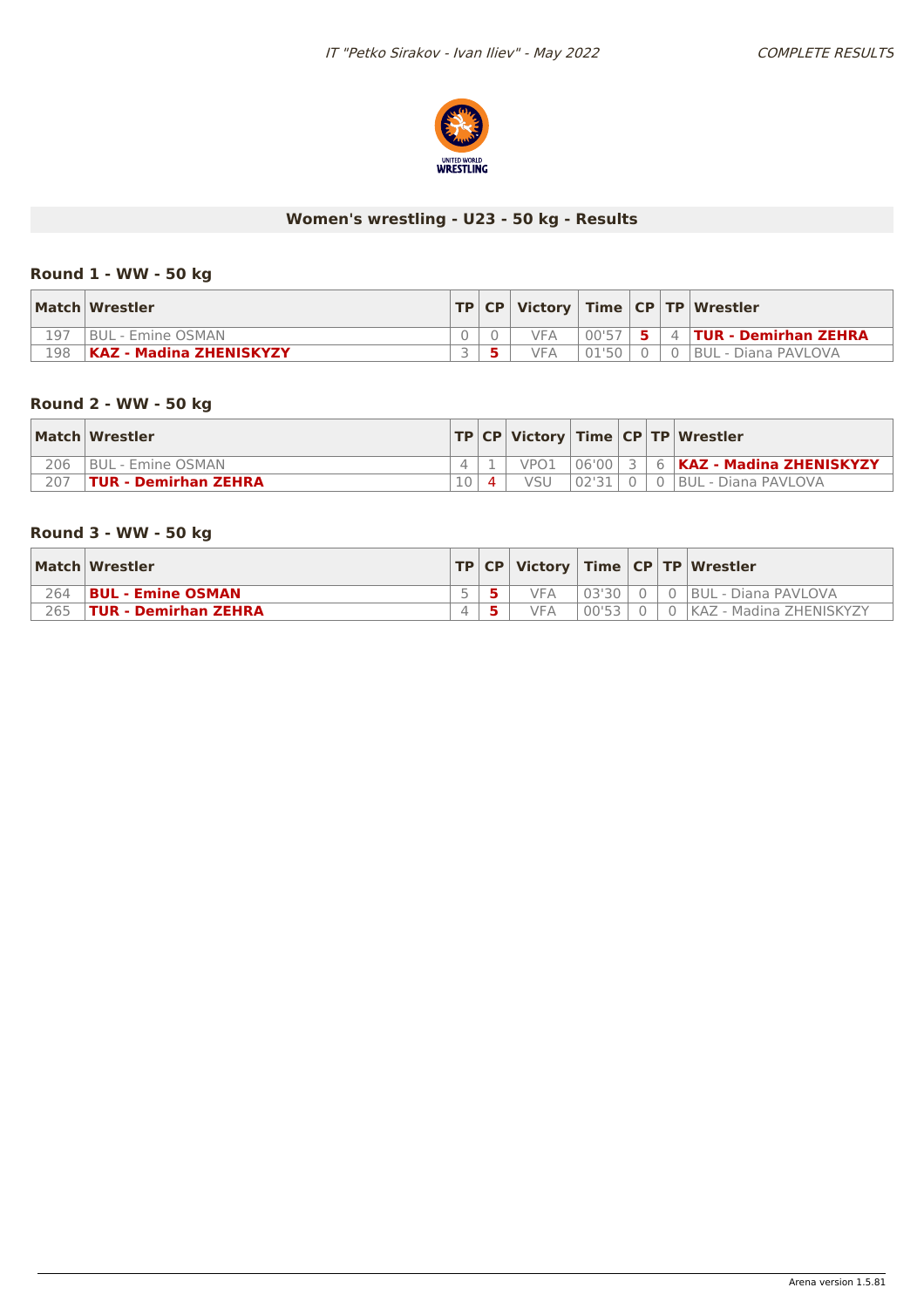

# **Women's wrestling - U23 - 53 kg - Results**

### **Round 1 - WW - 53 kg**

|     | Match Wrestler          |        |      |       |                | TP   CP   Victory   Time   CP   TP   Wrestler |
|-----|-------------------------|--------|------|-------|----------------|-----------------------------------------------|
| 199 | BUL - Nazife TAIR       |        |      | 02'38 | $\overline{4}$ | $\parallel$ 10 <b>TUR - Pul ESRA</b>          |
| 200 | <b>TUR - Ari RAHIME</b> | $\sim$ | VSU1 | 02'01 |                | BUL - Mihaela MIHOVA                          |

### **Round 2 - WW - 53 kg**

|     | Match Wrestler           |    |            |       |            | TP   CP   Victory   Time   CP   TP   Wrestler         |
|-----|--------------------------|----|------------|-------|------------|-------------------------------------------------------|
| 208 | <b>BUL - Nazife TAIR</b> |    | <b>VFA</b> |       |            | <sup>1</sup> 04'46   <b>5</b>   10   TUR - Ari RAHIME |
| 209 | <b>TUR - Pul ESRA</b>    | 10 | VSU        | 01'40 | $0 \mid 0$ | <b>BUL - Mihaela MIHOVA</b>                           |

### **Round 3 - WW - 53 kg**

|     | Match Wrestler    |  |      |       |  | TP   CP   Victory   Time   CP   TP   Wrestler |
|-----|-------------------|--|------|-------|--|-----------------------------------------------|
| 266 | BUL - Nazife TAIR |  | VPO1 | 06'00 |  | 3 <b>BUL - Mihaela MIHOVA</b>                 |
| 267 | TUR - Pul ESRA    |  | VPO1 | 06'00 |  | <b>TUR - Ari RAHIME</b>                       |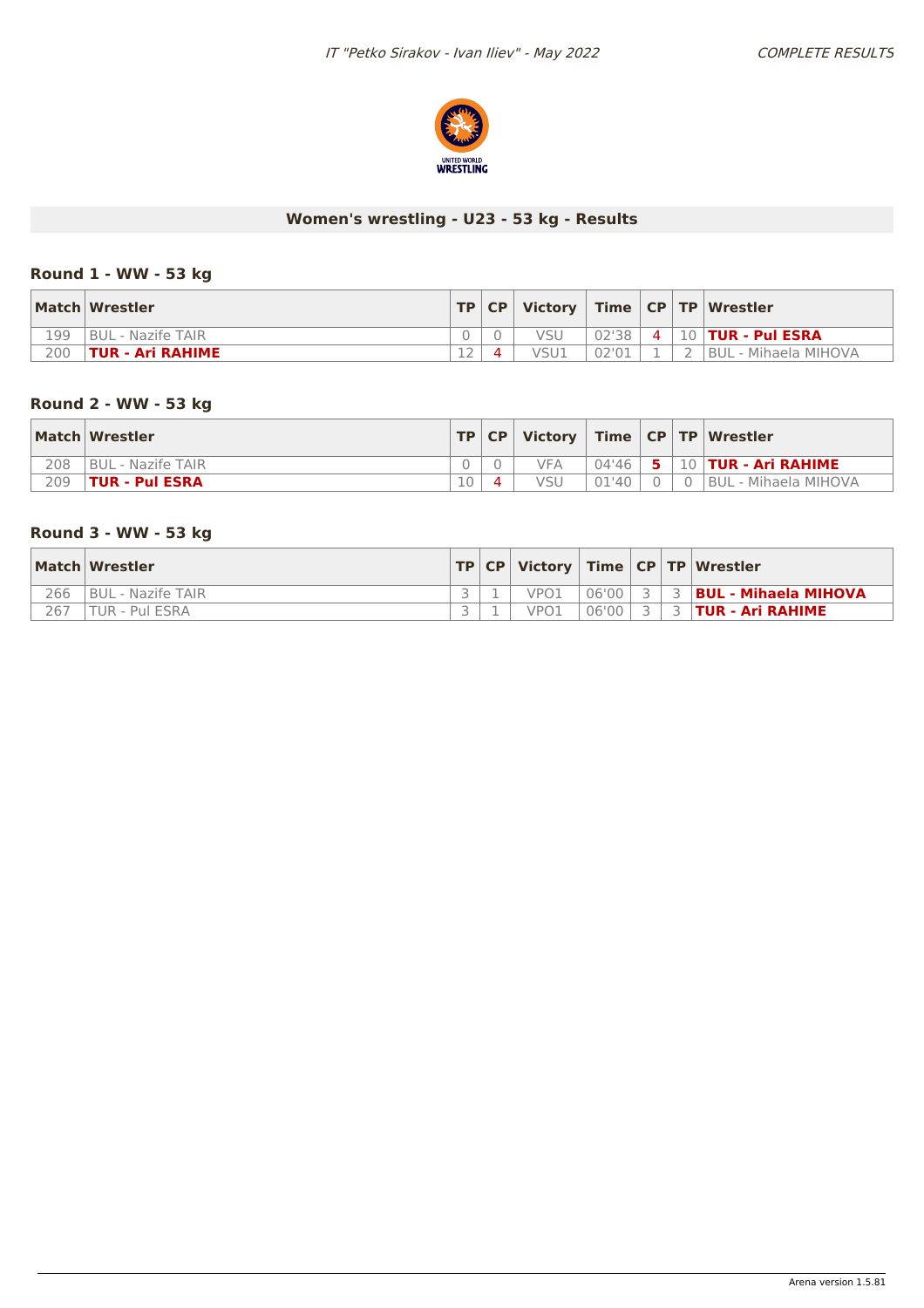

# **Women's wrestling - U23 - 55 kg - Results**

#### **Round 1 - WW - 55 kg**

|    | Match Wrestler             |  |            |             |  | TP CP Victory Time CP TP Wrestler   |
|----|----------------------------|--|------------|-------------|--|-------------------------------------|
|    | BUL - Megan DIMCHEVA       |  | <b>VFA</b> | $ 00'32 $ 5 |  | KAZ - Laura<br><b>ALMAGANBETOVA</b> |
| 42 | <b>TUR - Yetgil ZEYNEP</b> |  | VPO1       | 06'00       |  | <b>BUL - Sezen BELBEROVA</b>        |

### **Round 2 - WW - 55 kg**

|    | Match Wrestler                      |  |      |       |  | TP   CP   Victory   Time   CP   TP   Wrestler |
|----|-------------------------------------|--|------|-------|--|-----------------------------------------------|
| 54 | <b>GRE - Alexandra ANASTASIADOU</b> |  | VPO1 | 06'00 |  | 3   BUL - Megan DIMCHEVA                      |
|    | KAZ - Laura ALMAGANBETOVA           |  | VPO1 | 06'00 |  | <b>TUR - Yetgil ZEYNEP</b>                    |

#### **Round 3 - WW - 55 kg**

|    | Match Wrestler                      |  |            |       |  | TP CP Victory Time CP TP Wrestler    |
|----|-------------------------------------|--|------------|-------|--|--------------------------------------|
| 69 | BUL - Sezen BELBEROVA               |  | vsu        |       |  | 03'36   0   0   BUL - Megan DIMCHEVA |
| 70 | <b>GRE - Alexandra ANASTASIADOU</b> |  | <b>VFA</b> | 01'04 |  | KAZ - Laura<br><b>ALMAGANBETOVA</b>  |

### **Round 4 - WW - 55 kg**

|    | Match Wrestler               |  |            |       |  | TP CP Victory Time CP TP Wrestler                        |
|----|------------------------------|--|------------|-------|--|----------------------------------------------------------|
| 79 | <b>TUR - Yetgil ZEYNEP</b>   |  | <b>VFA</b> |       |  | $\vert 00'12 \vert 0 \vert 0 \vert$ BUL - Megan DIMCHEVA |
| 80 | <b>BUL - Sezen BELBEROVA</b> |  | <b>VFA</b> | 00'46 |  | GRE - Alexandra<br>ANASTASIADOU                          |

#### **Round 5 - WW - 55 kg**

| Match Wrestler                   |  |      |       |  | TP CP Victory Time CP TP Wrestler |
|----------------------------------|--|------|-------|--|-----------------------------------|
| <b>KAZ - Laura ALMAGANBETOVA</b> |  | VPO1 | 06'00 |  | ∟1∣1∣BUL - Sezen BELBEROVA        |
| 103   TUR - Yetgil ZEYNEP        |  | VSU  | 01'28 |  | I GRE - Alexandra<br>ANASTASIADOU |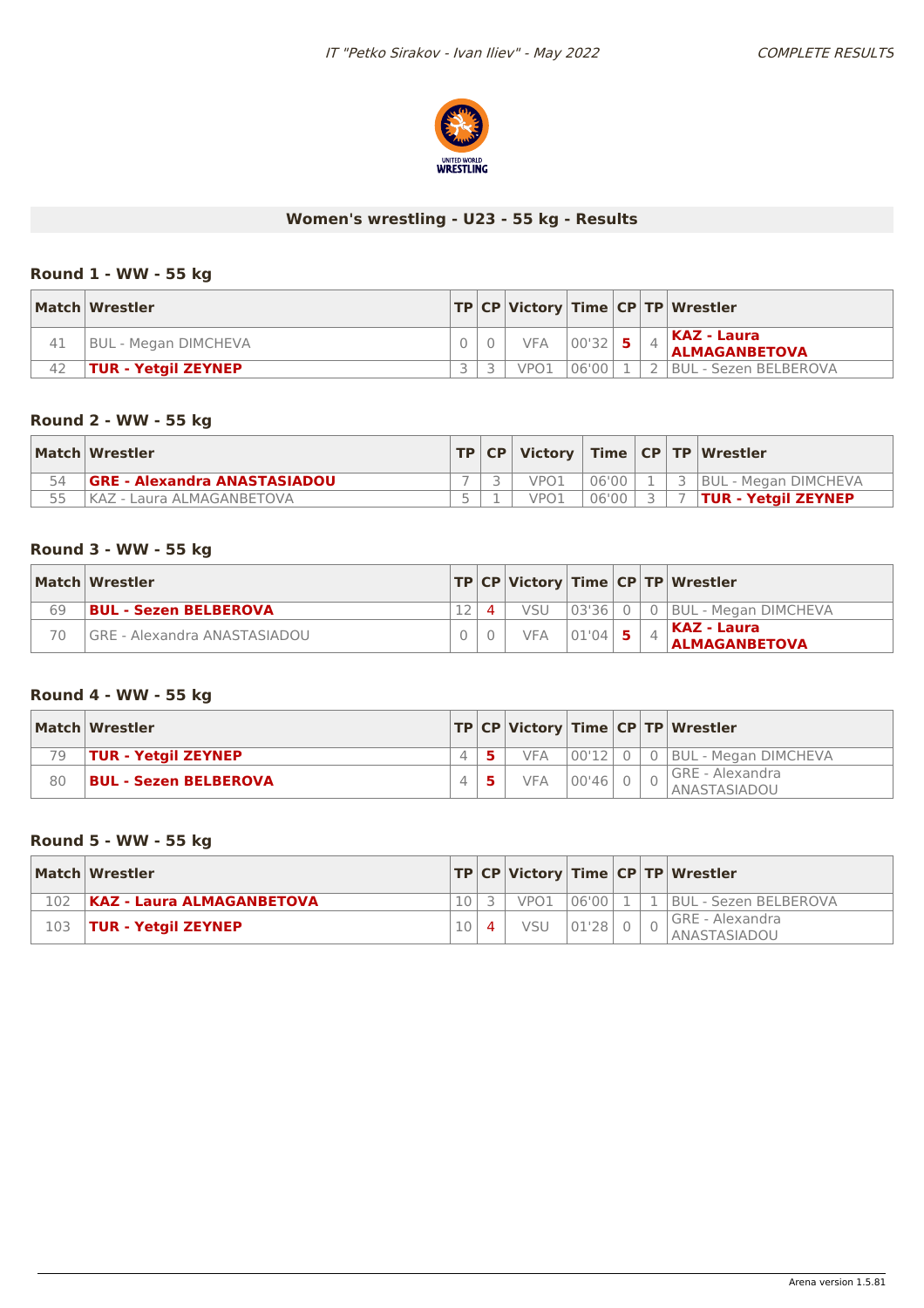

# **Women's wrestling - U23 - 57 kg - Results**

#### **Round 1 - WW - 57 kg**

|     | Match Wrestler       |  |     |  | $ TP CP $ Victory   Time $ CP TP $ Wrestler    |
|-----|----------------------|--|-----|--|------------------------------------------------|
| 243 | KAZ - Guldana BEKESH |  | VFA |  | $\vert$ 03'58   5   9   TUR - Kamaloglu ELVIRA |

#### **Round 2 - WW - 57 kg**

| Match Wrestler            |  |       |  | $\vert$ TP $\vert$ CP $\vert$ Victory $\vert$ Time $\vert$ CP $\vert$ TP $\vert$ Wrestler $\vert$ |
|---------------------------|--|-------|--|---------------------------------------------------------------------------------------------------|
| BUL - Miroslava ATANASOVA |  | 02'14 |  | 4   10   KAZ - Guldana BEKESH                                                                     |

### **Round 3 - WW - 57 kg**

|     | Match Wrestler                |  |            |  | $ TP CP $ Victory $ Time CP TP $ Wrestler |
|-----|-------------------------------|--|------------|--|-------------------------------------------|
| 261 | <b>TUR - Kamaloglu ELVIRA</b> |  | <b>VFA</b> |  | 00'40  0   0  BUL - Miroslava ATANASOVA   |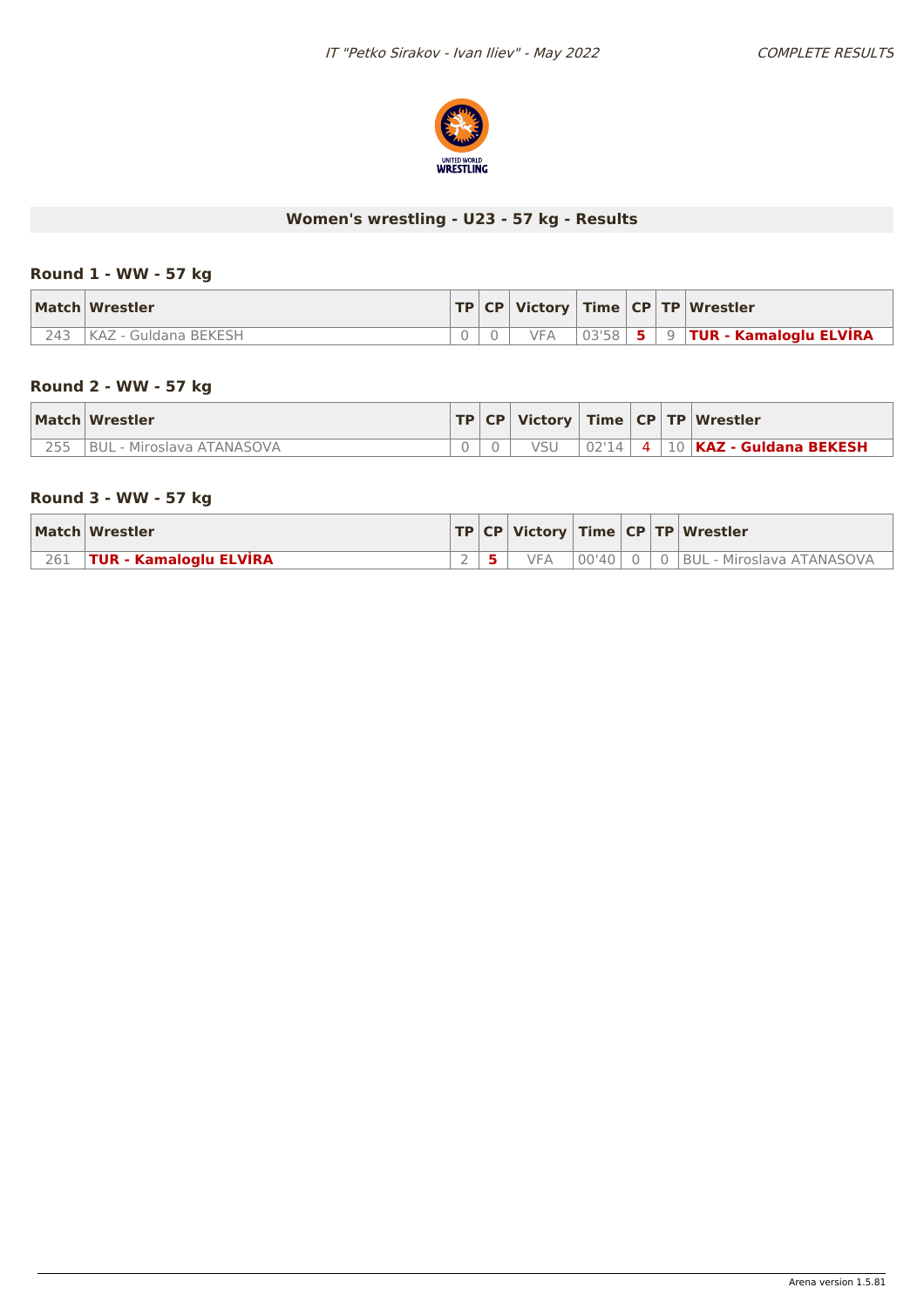

# **Women's wrestling - U23 - 59 kg - Results**

### **Round 1 - WW - 59 kg**

| Match Wrestler            |  |      |       |  | TP   CP   Victory   Time   CP   TP   Wrestler |
|---------------------------|--|------|-------|--|-----------------------------------------------|
| KAZ - Aigerim IBRASHEVA   |  | VPO1 |       |  | 06'00   3   6   <b>KAZ - Diana KAYUMOVA</b>   |
| <b>BUL - Fatme SHABAN</b> |  | VFA  | 02'28 |  | 2 BUL - Rava KIOSEVA                          |

### **Round 2 - WW - 59 kg**

|    | Match Wrestler                 |           | TP CP |     |       |  | Victory   Time   CP   TP   Wrestler |
|----|--------------------------------|-----------|-------|-----|-------|--|-------------------------------------|
| 26 | <b>KAZ - Aigerim IBRASHEVA</b> |           |       |     | 06'00 |  | 3 BUL - Fatme SHABAN                |
|    | <b>IKAZ - Diana KAYUMOVA</b>   | $\bigcap$ |       | VF∆ |       |  | <b>BUL - Rava KIOSEVA</b>           |

### **Round 3 - WW - 59 kg**

|                | Match Wrestler          |          | TP   CP |            |       |            | Victory   Time   CP   TP   Wrestler |
|----------------|-------------------------|----------|---------|------------|-------|------------|-------------------------------------|
| 96             | KAZ - Aigerim IBRASHEVA |          |         | VPO1       | 06'00 | $\epsilon$ | <b>BUL - Raya KIOSEVA</b>           |
| Q <sub>7</sub> | KAZ - Diana KAYUMOVA    | $\Omega$ |         | <b>VSU</b> | 02'04 |            | I BUL - Fatme SHABAN                |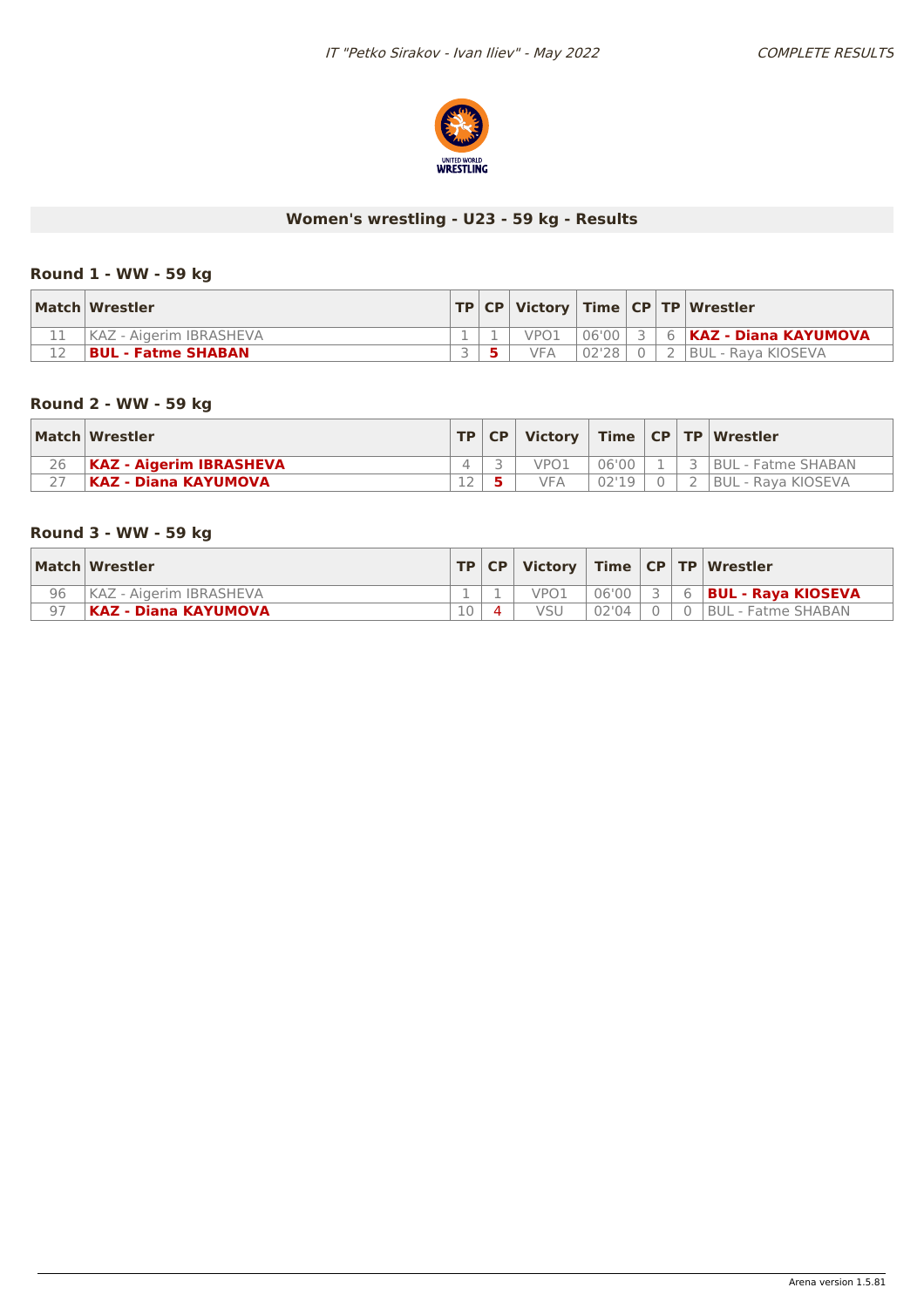

# **Women's wrestling - U23 - 62 kg - Results**

### **Round 1 - WW - 62 kg**

|     | Match Wrestler               |  |           |  | TP   CP   Victory   Time   CP   TP   Wrestler |
|-----|------------------------------|--|-----------|--|-----------------------------------------------|
|     | <b>TUR - Karadeniz MERVE</b> |  |           |  | 00'39   0   0  BUL - Nikita NIKOLOVA          |
| 155 | BUL - Mima TANEVA            |  | $01'49$ 5 |  | 4   KAZ - Irina KUZNETSOVA                    |

### **Round 2 - WW - 62 kg**

|      | Match Wrestler                |  |      |         |  | $ TP CP $ Victory   Time $ CP TP $ Wrestler |
|------|-------------------------------|--|------|---------|--|---------------------------------------------|
| 1.63 | <b>TUR - Karadeniz MERVE</b>  |  | VSU1 | $03'00$ |  | <b>BUL - Mima TANEVA</b>                    |
| 164  | <b>IBUL - Nikita NIKOLOVA</b> |  | vsu  |         |  |                                             |

### **Round 3 - WW - 62 kg**

| Match Wrestler          |  |      |  | $ TP CP $ Victory $ Time CP TP $ Wrestler |
|-------------------------|--|------|--|-------------------------------------------|
| TUR - Karadeniz MERVE   |  | VSU1 |  | 06'00 4 14 KAZ - Irina KUZNETSOVA         |
| l BUL - Nikita NIKOLOVA |  | vsu  |  | $03'46$   4   10   BUL - Mima TANEVA      |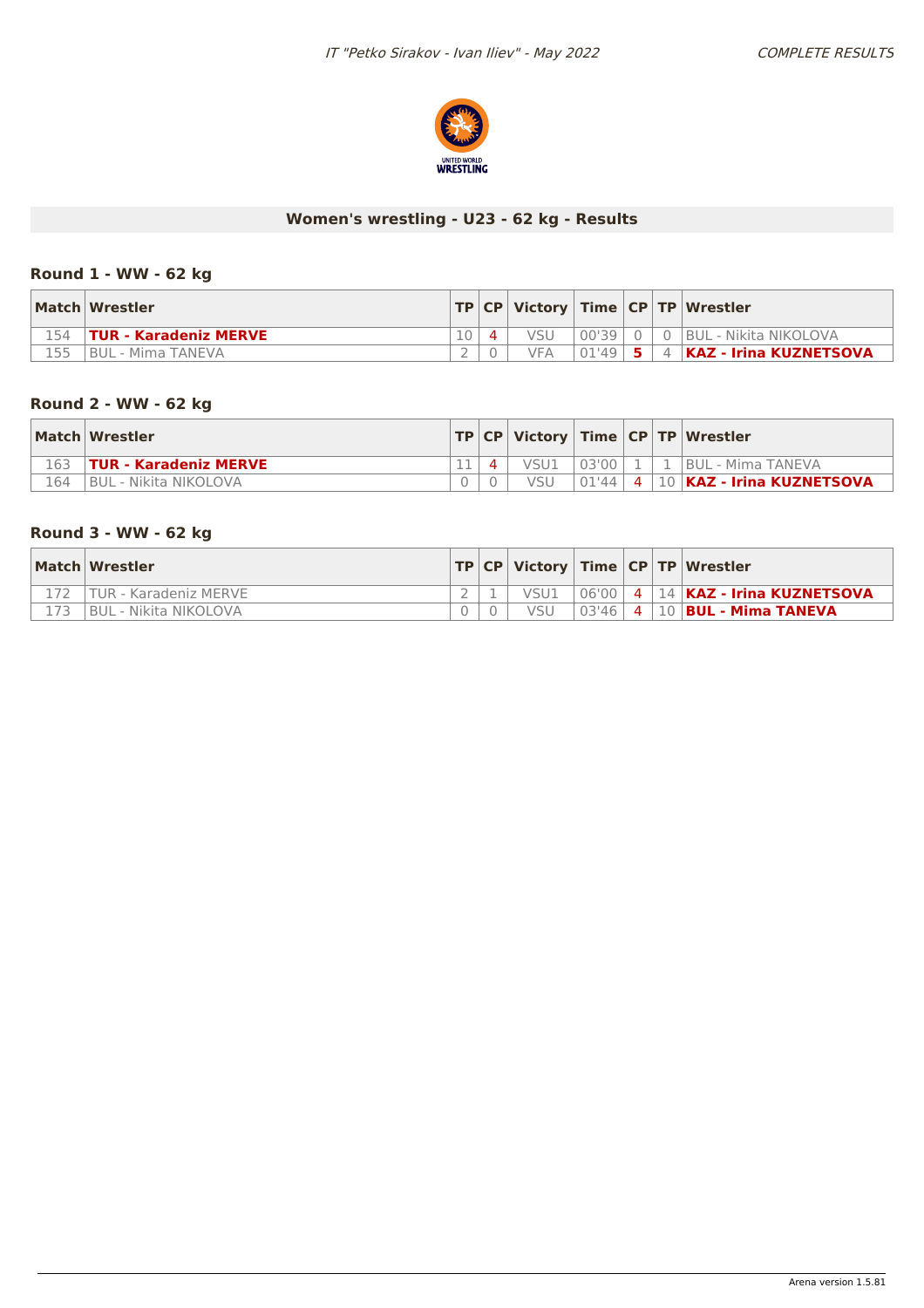

# **Women's wrestling - U23 - 65 kg - Results**

#### **Round 1 - WW - 65 kg**

| Match Wrestler             |  |                  |       |                | TP   CP   Victory   Time   CP   TP   Wrestler |
|----------------------------|--|------------------|-------|----------------|-----------------------------------------------|
| KAZ - Meruert IMANBEKOVA   |  | VPO <sub>1</sub> | 06'00 |                | 3   5   <b>KAZ - Gulsezim BUHAYEVA</b>        |
| <b>TUR - Cakmak YAGMUR</b> |  | <b>VFA</b>       | 04'09 | $\overline{0}$ | 0  BUL - Viktoria IVANOVA                     |

### **Round 2 - WW - 65 kg**

|    | Match Wrestler             |  |      |             |  | TP   CP   Victory   Time   CP   TP   Wrestler                 |
|----|----------------------------|--|------|-------------|--|---------------------------------------------------------------|
| 28 | I KAZ - Meruert IMANBEKOVA |  |      |             |  | $\vert$ 03'44 $\vert$ 4 $\vert$ 10 <b>TUR - Cakmak YAGMUR</b> |
| 29 | KAZ - Gulsezim BUHAYEVA    |  | VPO1 | $06'00$   1 |  | 1   BUL - Viktoria IVANOVA                                    |

### **Round 3 - WW - 65 kg**

|    | Match   Wrestler                |  |            |       |  | TP   CP   Victory   Time   CP   TP   Wrestler |
|----|---------------------------------|--|------------|-------|--|-----------------------------------------------|
| 94 | <b>KAZ - Meruert IMANBEKOVA</b> |  | VIN        | 04'46 |  | BUL - Viktoria IVANOVA                        |
| Q5 | KAZ - Gulsezim BUHAYEVA         |  | <b>JPO</b> | 06'00 |  | TUR - Cakmak YAGMUR                           |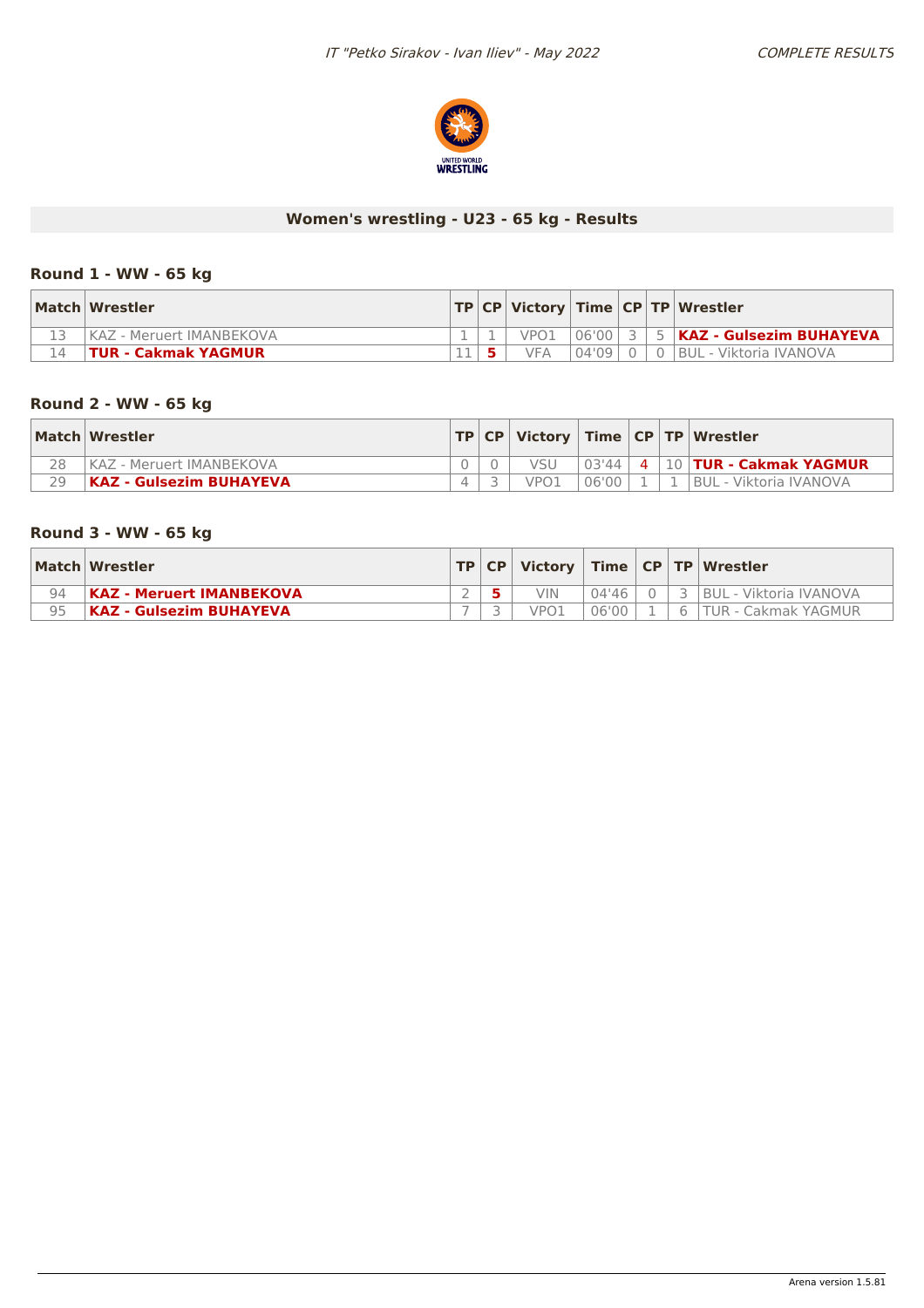

# **Women's wrestling - U23 - 68 kg - Results**

#### **Round 1 - WW - 68 kg**

|     | Match Wrestler                    |  |            |  | TP   CP   Victory   Time   CP   TP   Wrestler |
|-----|-----------------------------------|--|------------|--|-----------------------------------------------|
| 156 | <b>BUL - Sivka IVANOVA</b>        |  |            |  | 02'43   0   0   BUL - Valentina KOZHUHAROVA   |
|     | <b>KAZ - Albina KAIRGELDINOVA</b> |  | <b>VFA</b> |  | 02'06   0   0   BUL - Tzvetelina DAMYANOVA    |

### **Round 2 - WW - 68 kg**

|     | Match Wrestler                     |  |                  |           |  | TP CP Victory Time CP TP Wrestler           |
|-----|------------------------------------|--|------------------|-----------|--|---------------------------------------------|
| 165 | <b>BUL - Siyka IVANOVA</b>         |  | VPO <sub>1</sub> |           |  | 06'00   1   8   KAZ - Albina KAIRGELDINOVA  |
| 166 | <b>BUL - Valentina KOZHUHAROVA</b> |  | <b>VFA</b>       | $02'36$ 5 |  | <b>BUL - Tzvetelina</b><br><b>DAMYANOVA</b> |

### **Round 3 - WW - 68 kg**

|     | Match Wrestler                      |  |                  |  | TP CP Victory Time CP TP Wrestler                          |
|-----|-------------------------------------|--|------------------|--|------------------------------------------------------------|
| 174 | <b>BUL - Sivka IVANOVA</b>          |  | VSU              |  | 01'11 0 0 BUL - Tzvetelina DAMYANOVA                       |
| 175 | <b>IBUL - Valentina KOZHUHAROVA</b> |  | $VSU1$ 04'37 4 3 |  | $\left  \frac{1}{2} \right $ KAZ - Albina<br>KAIRGELDINOVA |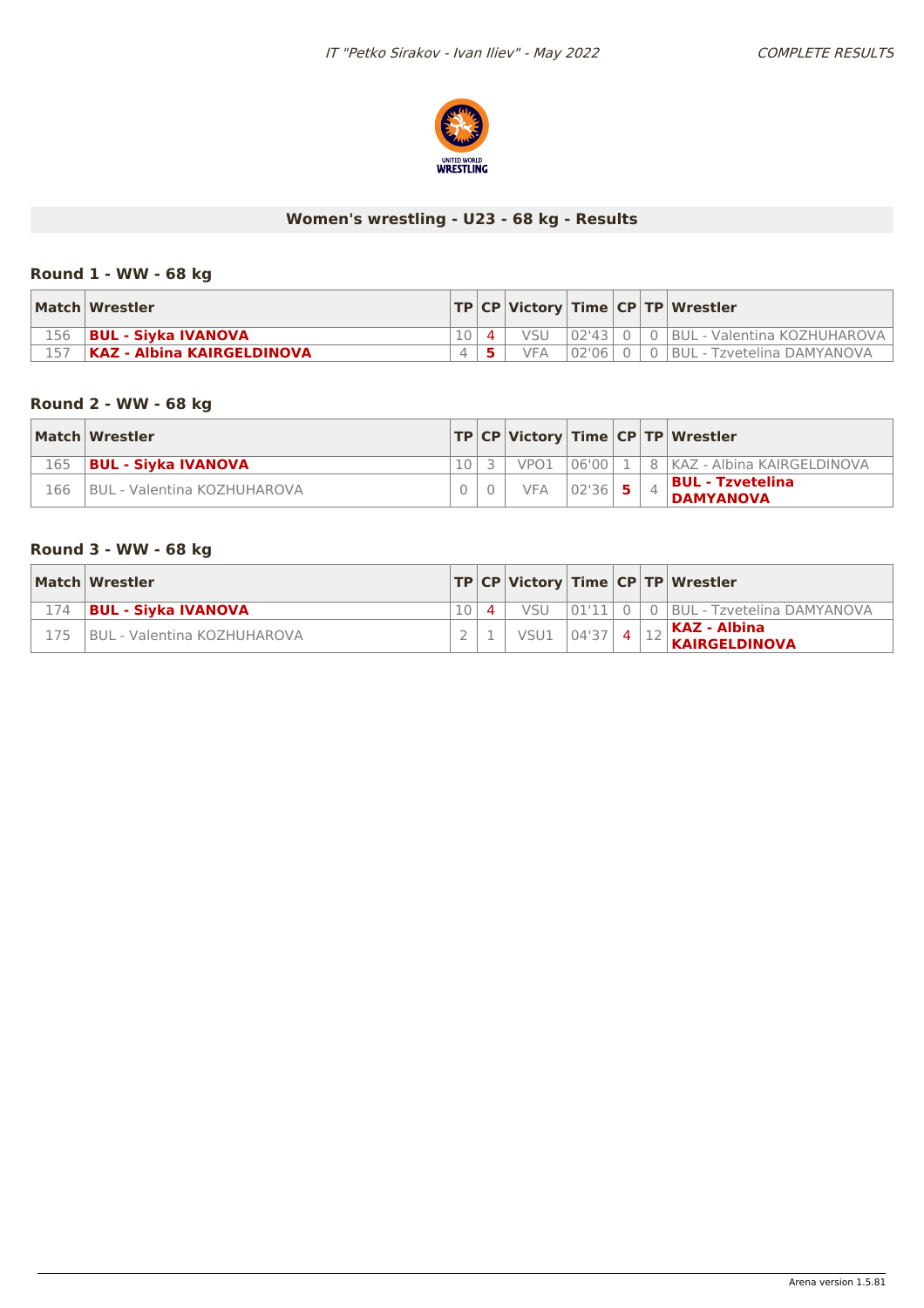

# **Women's wrestling - U23 - 72 kg - Results**

#### **Round 1 - WW - 72 kg**

|    | Match Wrestler                  | TP | CP | Victory    |       |  | Time   CP   TP   Wrestler |
|----|---------------------------------|----|----|------------|-------|--|---------------------------|
| につ | <b>BUL - Daniela BRASNAROVA</b> |    |    | $\sqrt{P}$ | 06'00 |  | ГUR<br>. - Nur Gok VAHIDE |

# **Round 2 - WW - 72 kg**

|    | Match Wrestler                |  |       |  | $ TP CP $ Victory $ Time CP TP $ Wrestler |
|----|-------------------------------|--|-------|--|-------------------------------------------|
| 68 | <b>BUL - Vanesa GEORGIEVA</b> |  | 05'19 |  | <b>BUL - Daniela BRASNAROVA</b>           |

### **Round 3 - WW - 72 kg**

| Match Wrestler              |  |      |  | TP   CP   Victory   Time   CP   TP   Wrestler |
|-----------------------------|--|------|--|-----------------------------------------------|
| <b>TUR - Nur Gok VAHIDE</b> |  | VPO1 |  | 106'00 3 3 8 BUL - Vanesa GEORGIEVA           |